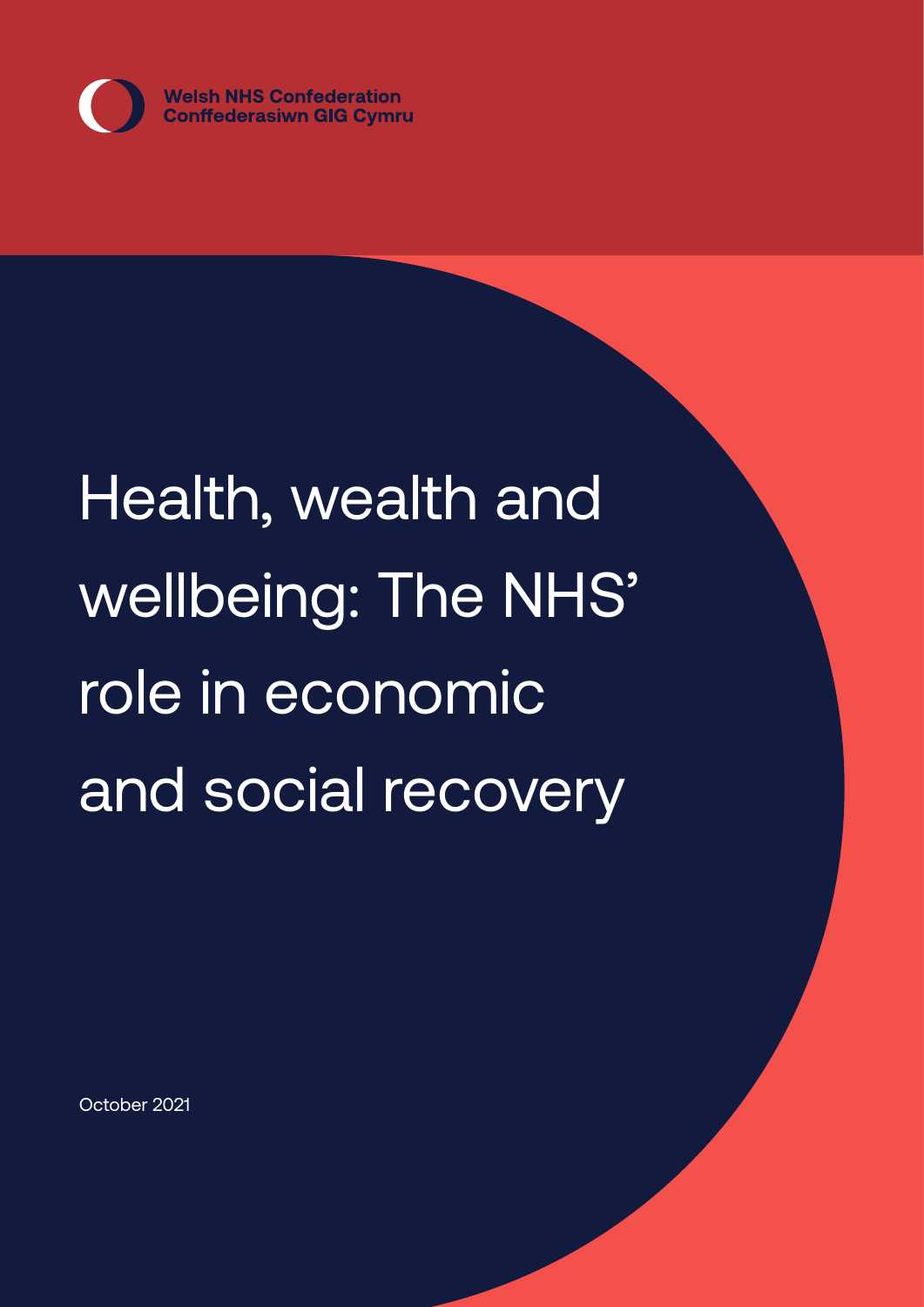### <span id="page-1-0"></span>About

The size, scale and reach of the NHS means that it has a significant influence on the health and wellbeing of local populations and could have a key role in actively supporting and driving the nation's critical economic and social recovery post COVID-19.

This briefing examines the importance of the nation's healthcare system and its role in local economies; as an employer, a purchaser of goods and services, a driver and consumer of innovation, a landowner and as a vital element in improving population health, the environment and health equity.

There is a clear link between health and wealth - we know that a healthy population is a productive and prosperous one and vice versa.

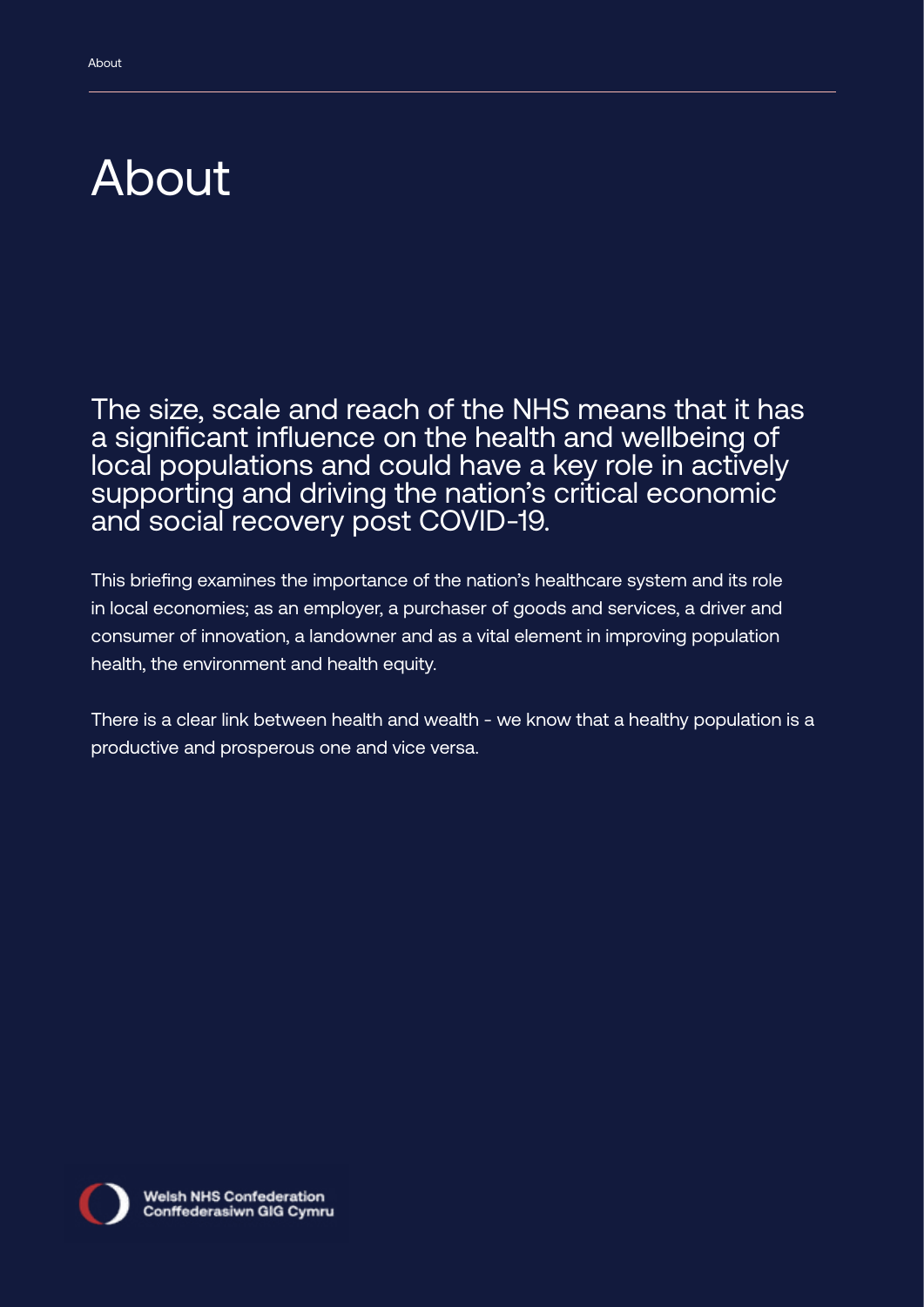### **Contents**

| About                                                                                                                                                                                                                                                                                                                                                                                     | 2                                      |
|-------------------------------------------------------------------------------------------------------------------------------------------------------------------------------------------------------------------------------------------------------------------------------------------------------------------------------------------------------------------------------------------|----------------------------------------|
| <b>Introduction</b>                                                                                                                                                                                                                                                                                                                                                                       | 4                                      |
| Key recommendations                                                                                                                                                                                                                                                                                                                                                                       | 6                                      |
| The NHS as an anchor institution                                                                                                                                                                                                                                                                                                                                                          | 8                                      |
| How the NHS supports the economy                                                                                                                                                                                                                                                                                                                                                          | 10                                     |
| - The NHS as an employer<br>- Providing 'good' work and supporting social mobility<br>- The NHS' impact on jobs in the rest of the Welsh economy<br>- The NHS as a purchaser and commissioner for social value<br>- The NHS as a land and capital asset holder<br>- The role of the NHS in life science research and innovation<br>- The NHS as a leader for environmental sustainability | 11<br>14<br>17<br>19<br>23<br>27<br>30 |
| Improving health outcomes in local communities                                                                                                                                                                                                                                                                                                                                            | 34                                     |
| Population health and population wealth                                                                                                                                                                                                                                                                                                                                                   | 36                                     |
| Conclusion                                                                                                                                                                                                                                                                                                                                                                                | 40                                     |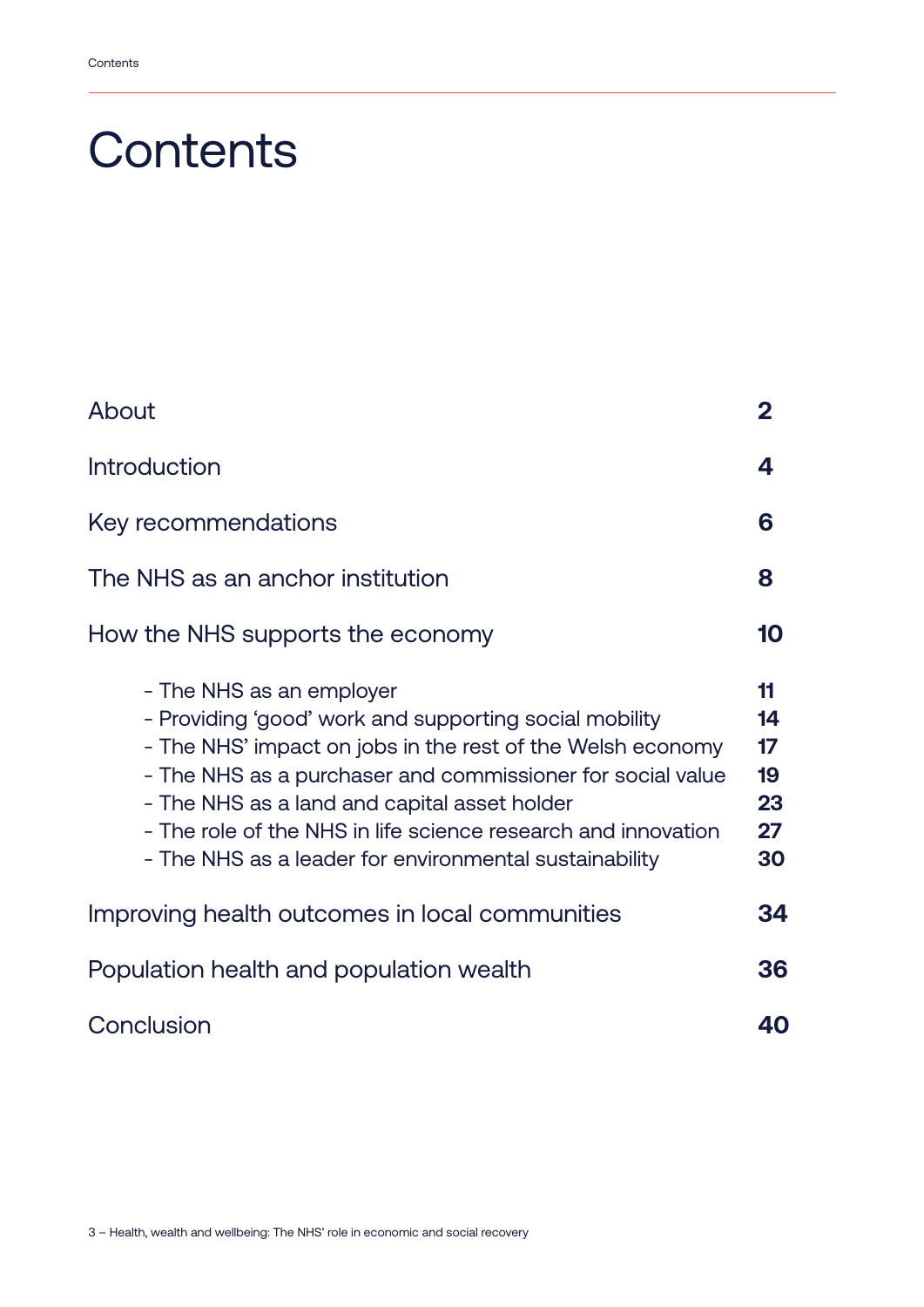# Introduction

It is well documented that NHS revenue spending accounts for around 50% of the Welsh Government's budget, currently £9.1 billion, and additional funding has been made available to support the NHS response to the COVID-19 pandemic. However, there is less awareness of the significant contribution the NHS makes to local and national economies as an anchor institution, as well as the significant role it will play in wider recovery of local economies and communities following the pandemic.

In our election briefing, "*[Valuing, Engaging and Delivering: A health and care system for](https://www.nhsconfed.org/sites/default/files/media/The%20Welsh%20NHS%20Confederation%20%20Flyer%202020%20Digital%20F1_2.pdf)  [future generations](https://www.nhsconfed.org/sites/default/files/media/The%20Welsh%20NHS%20Confederation%20%20Flyer%202020%20Digital%20F1_2.pdf)*", published in September 2020, NHS leaders set out their vision for the health and care system in Wales. The vision covered the NHS' role in economic recovery, through:

- Creating social value in local communities to provide improvements in health, the environment and prosperity.
- Using resources responsibly, efficiently and fairly to ensure sustainable services.
- Being outward-facing, working with the wider world to ensure economic partnerships, investment, research and promoting Wales across the globe.

Health, wellbeing and the economy are bound tightly together; a healthy (physically, psychologically and socially) population results in a more economically active population. Interventions designed to improve health, inclusive growth and wellbeing in Wales are in the interests of all local, regional and national partners, businesses and communities and should be a shared priority.

In light of COVID-19, the NHS is seeking to reset its services and priorities, with a focus on how it can influence wider community issues in its role as an anchor institution. This includes how its resource allocation and utilisation can support local economic development, influence social and economic determinants of health and help build sustainable communities.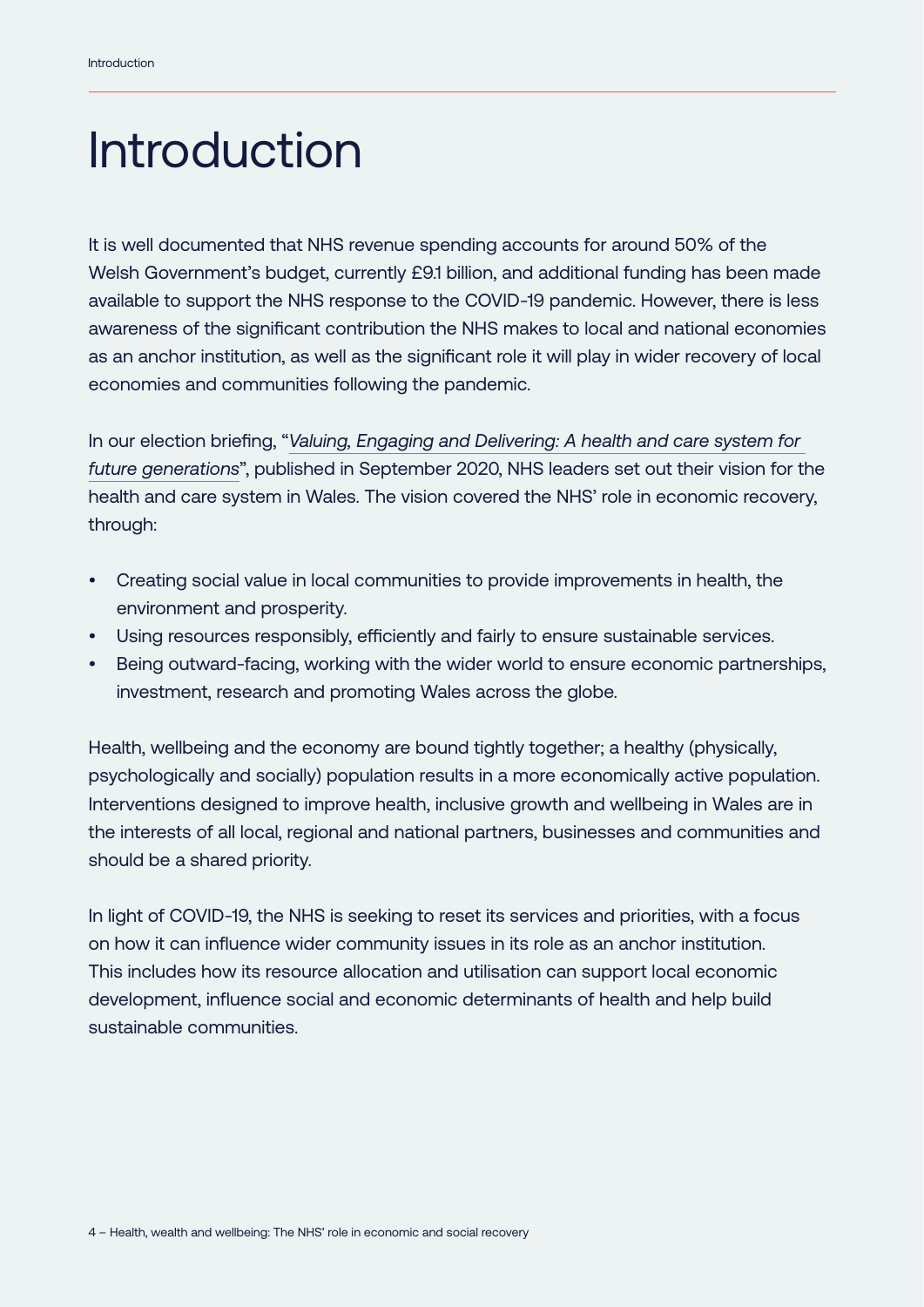NHS organisations are anchor institutions because they are large organisations whose long-term sustainability is tied to the wellbeing of the population through being one of the largest employers in local areas, a key purchaser of goods and services, and a capital estate holder and developer. However, the socio-economic impacts of NHS Wales spread far beyond its economic scale and scope to include wider impacts, including employment stability, regional wages, occupational structure, and economic activity rates. Collectively, these factors positively impact Welsh productivity and the economy, with organisations and businesses benefitting significantly from healthier and more productive workforces. In many ways, health can be seen as the 'new wealth'.

The COVID-19 pandemic, EU exit and climate change are anticipated to contribute to a future social and economic downturn. The NHS must use the system and partnership approach that emerged during the pandemic to drive up population health and wellbeing. We have a fantastic opportunity in Wales for a more focused 'health and wellbeing in all policies' approach to future national and local decision-making, through legislative frameworks such as the Wellbeing of Future Generations Act 2015, Social Services and Wellbeing Act 2014 and the introduction of the Socio-Economic Duty in March 2021.

There are opportunities for Public Service Boards, Regional Partnership Boards and other innovative local partnerships to consider issues such as workforce and supply chain development, community working, new forms of funding and strengthening population health through prevention and early intervention. In addition, there is an opportunity to start looking at the social value within procurement and the service the NHS is providing to help capture the wider impact, including socio-economic factors, to use and strengthen local supply chains and spread and scale best practice across Wales.

The Welsh NHS Confederation supports its Members, the NHS organisations in Wales, to understand and maximise their role as anchor institutions – working in partnership with other health and care organisations and, critically, other local anchors. Together, we can make a huge difference to the health, wealth and wellbeing of local communities.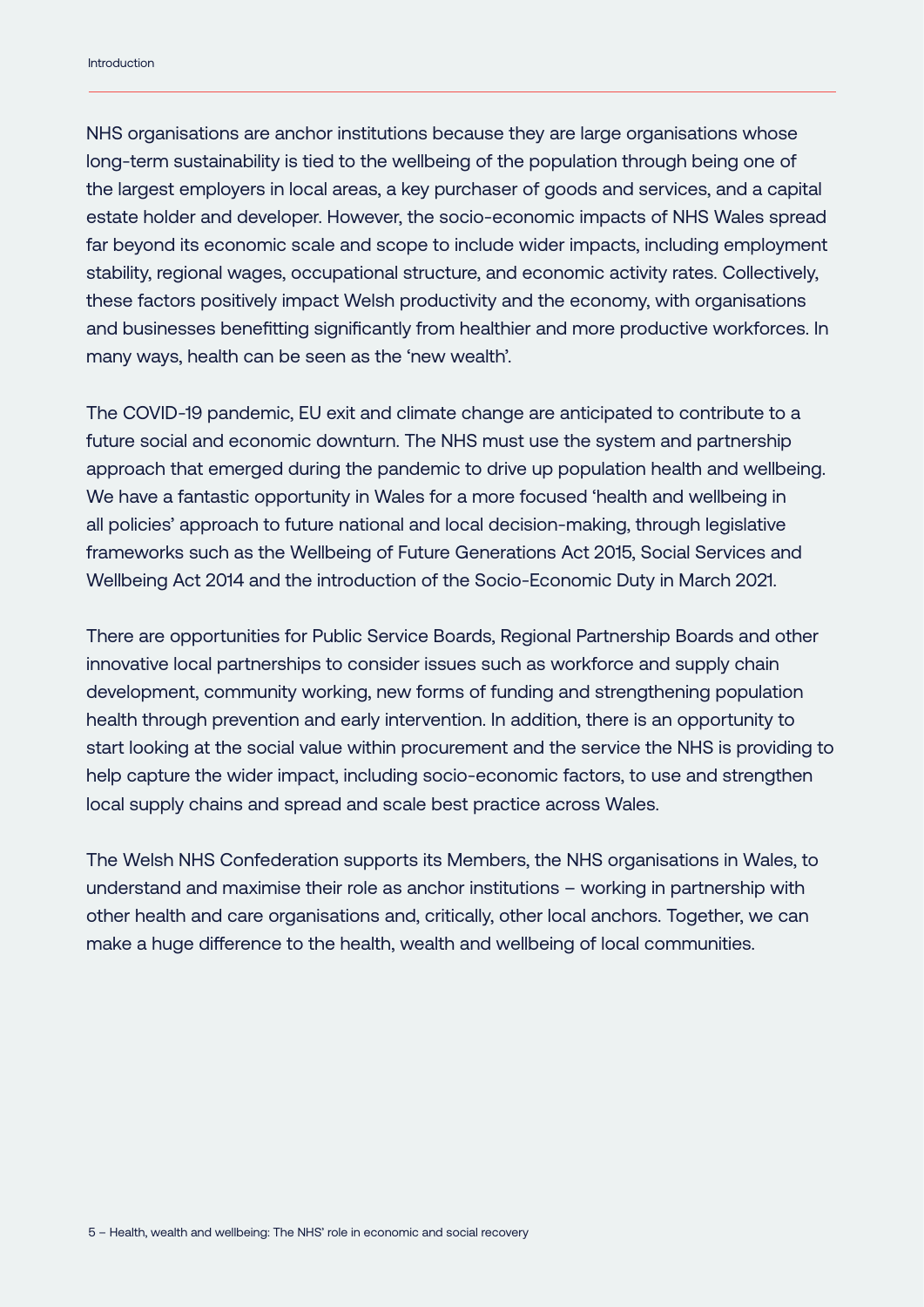# <span id="page-5-0"></span>Key recommendations

#### At a national level, the Welsh Government should:

- Place health and sustainability at the heart of all national COVID-19 recovery and economic plans, through embedding health and care within national and local regeneration planning, ensuring a much greater alignment between health and care strategies and those relating to wider economic development.
- Support a more integrated, inclusive, and targeted approach to population health management and prevention, backed by investment in those areas with greatest need.
- Empower local leaders by providing the skills and tools to improve health outcomes and deliver inclusive growth and wider prosperity.
- Support leaders to source local supply chains and help businesses better understand the NHS and social care needs.
- Give priority to wellbeing in investment decisions and support public bodies, including the NHS, to secure excellence and value from its suppliers in ways that promote social, cultural, environmental and civic value.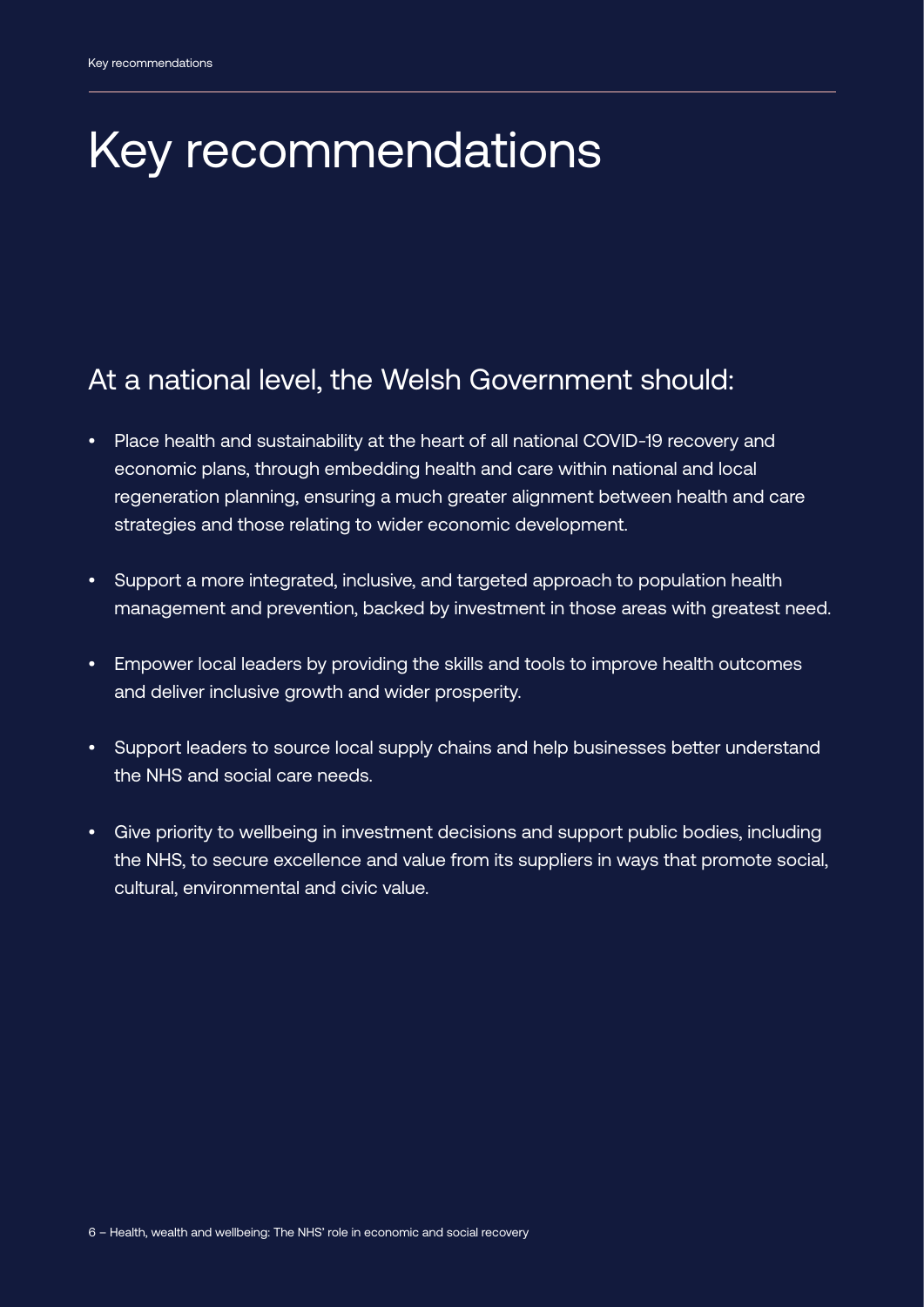# Key recommendations

#### At a local level, public bodies, including the NHS, should:

- Develop an anchor network within a regional footprint, with a joint, data-driven vision for how they can support the local economy and population.
- Align strategies with local partners to deliver more inclusive, sustainable economies. Anchor institutions should collaborate on transformative change in areas not within their core domain.
- Seize the opportunity to actively engage in discussions about the development of communities and stress the importance of its role as an anchor in the economic and social recovery of communities.
- Work in partnership with a range of local partners to protect, improve and promote population health and health equity.
- Understand, diversify and strengthen local supply chains. Specific attention should be given to how procurement and processes can be used and flexed to provide support to local business, voluntary organisations and partners through social value policy and aligning with the wellbeing goals.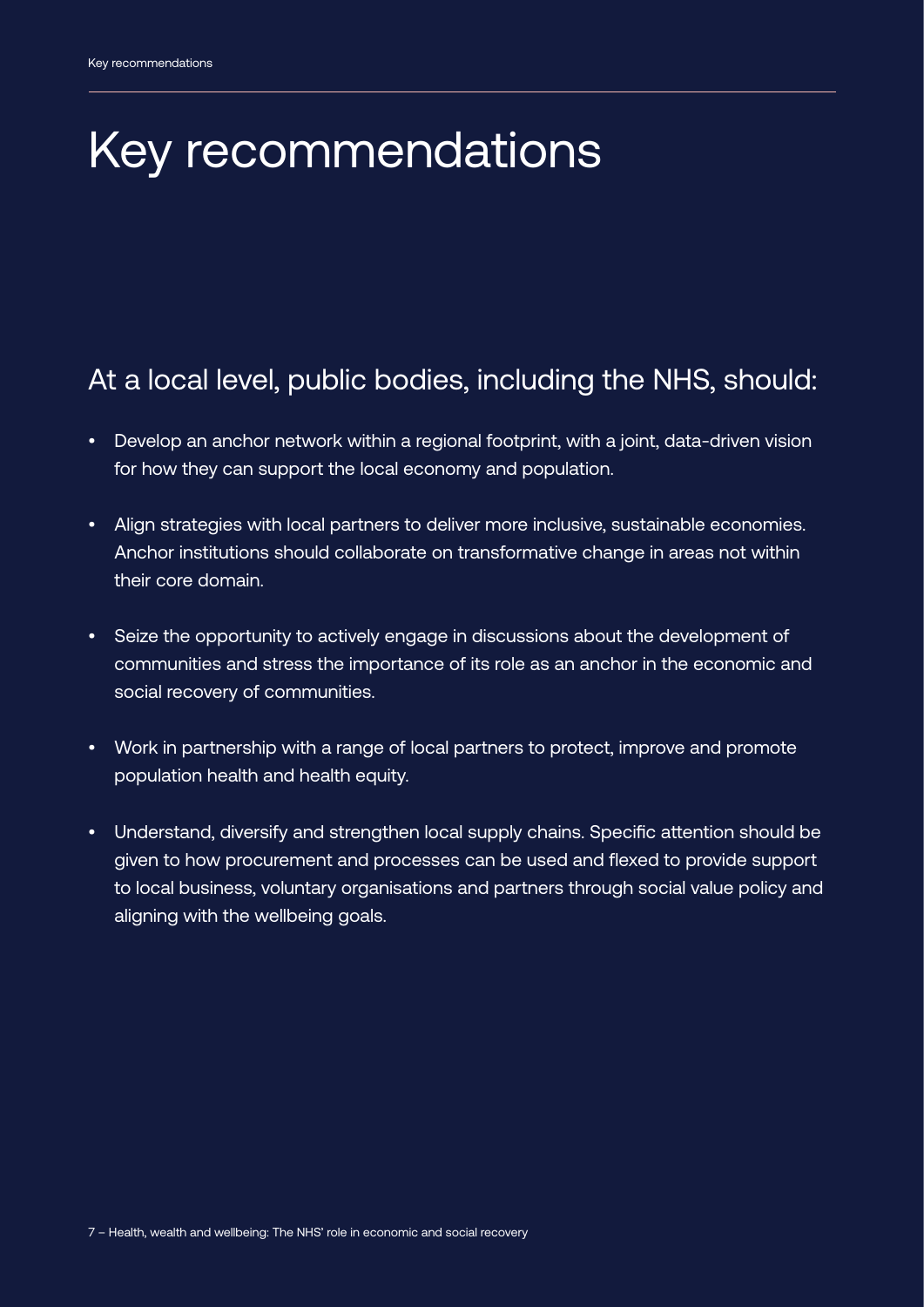# The NHS as an anchor institution

An anchor institution is one that, alongside its main function, plays a significant and recognised role in a locality by making a strategic contribution to the local economy. Anchor institutions share a number of key characteristics:

- **• Spatial immobility**: These organisations have strong ties to the geographic area in which they are based through invested capital, mission and relationship to customers and employees. They are unlikely to relocate, given their connection to the local population and their long-term sustainability is tied to the health and wellbeing of the population they serve.
- **• Size**: Anchor institutions tend to be large employers and have significant purchasing power. Both these factors influence the level of impact these institutions can have on the local economy.
- **• Non-profit**: These organisations tend to operate on a not-for profit basis and are usually public sector organisations. It is much simpler for private businesses to move, meaning there is no guarantee they will continue serving the local community in the long term. However, there are examples of for-profit organisations playing the role of an anchor, such the B Corp movement, businesses that balance profit with people and the planet, building an inclusive and sustainable economy that works for everyone.

Given the scale, reach and purpose of the NHS, it is one of the most important anchors in many communities. The NHS represents a significant proportion of the foundational economy and as such, has the ability to use its spending power to affect economic change.

The Health Foundation published the "*[Building healthier communities: the role of the](https://www.health.org.uk/publications/reports/building-healthier-communities-role-of-nhs-as-anchor-institution)  [NHS as an anchor institution](https://www.health.org.uk/publications/reports/building-healthier-communities-role-of-nhs-as-anchor-institution)*" report in August 2019, evidencing that all parts of the NHS collectively fulfil this function. The role of the NHS and local government as large local employers is a clear example of the impact they have locally, bringing both opportunities and responsibilities. The report makes clear that the NHS "*acts as an anchor not only in the number of jobs it creates, but in how it can support the health and wellbeing of its staff through good employment conditions and the working environment*".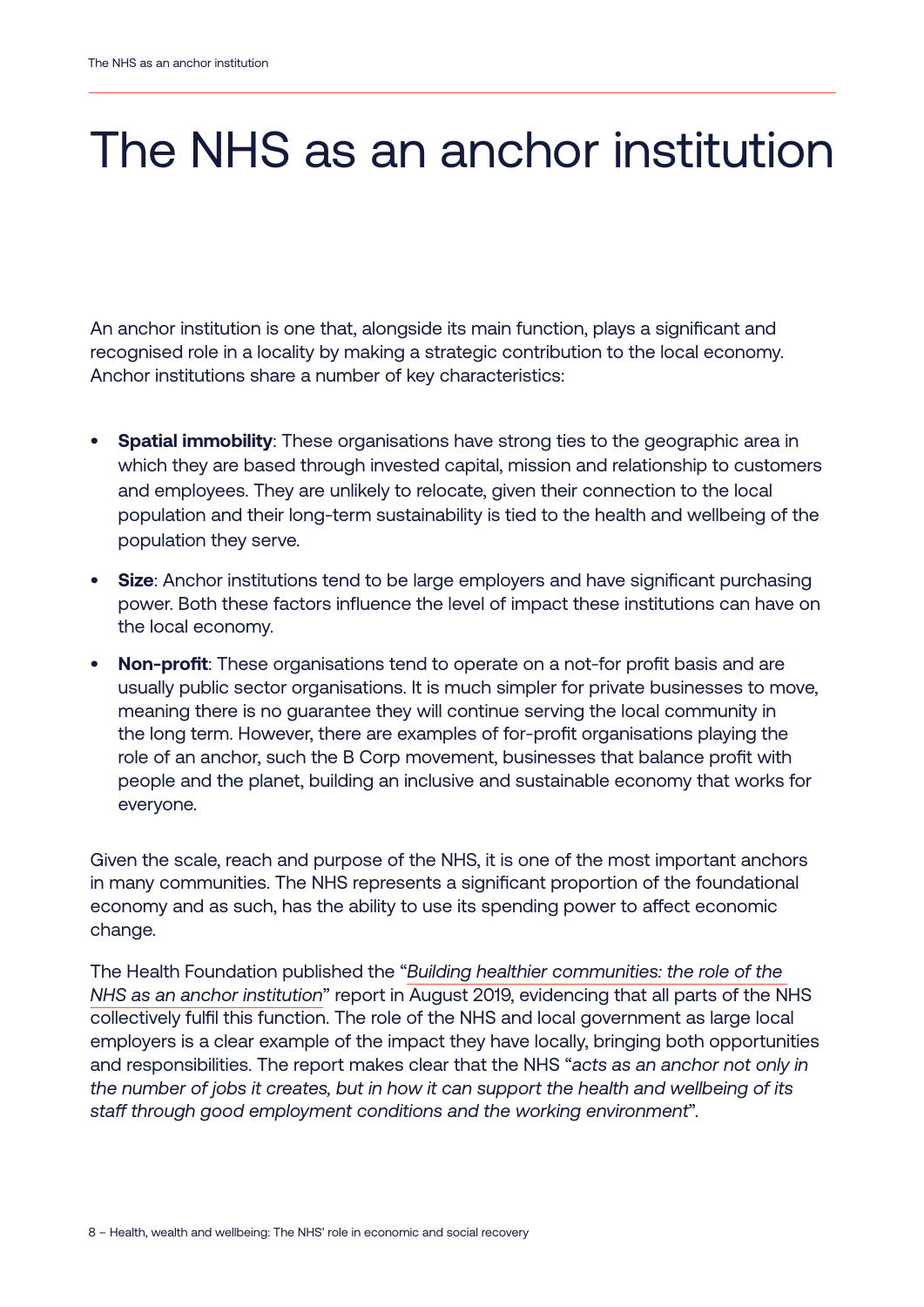The Welsh Government also recognises the role of the NHS in the foundational economy in their "*[Our Economic Resilience & Reconstruction Mission](https://gov.wales/economic-resilience-and-reconstruction-mission-html)*"policy, published in February 2021. The policy sets out plans for how the Welsh Government is to recover from the COVID-19 pandemic, including through the Foundational Economy Health Programme. The Mission outlines five 'beacons' around which activity will be focused, including strengthening the foundational economy.

The foundational economy are services and products which provide basic goods and services on which every citizen relies, e.g. hospitals and local councils. Estimates suggest that in Wales, the industry and firms within the foundational economy account for four in ten jobs and £1 in every three that we spend. In some parts of Wales, this basic 'foundational economy' is the economy.

The Welsh Government's *[Procurement Policy Statement](https://gov.wales/sites/default/files/publications/2021-03/wales-procurement-policy-statement-2021.pdf)* also recognises the potential of public sector procurement as a "*powerful lever with ability to affect sustained change to achieve social, economic, environmental and cultural outcomes for the wellbeing of Wales*". Such policy and legislation could shape the impact the NHS can have through its significant purchasing power to bring about positive change within local economies and communities, as its impact is viewed less through the lens of financial savings and more through socially-responsible outcomes.

The future Social Partnership and Public Procurement (Wales) Bill will also be key in enhancing the ways that the NHS can contribute to local areas and people. The draft Bill establishes duties for public sector bodies to deliver socially responsible procurement, which is defined as "*taking action, when purchasing goods, services and works to achieve the wellbeing goals, and the new fair work goal to improve economic, social, environmental and cultural wellbeing*". One of the Bill's stated aims is to improve wellbeing in Wales by ensuring it is a key consideration in public procurement. Such an approach could see NHS procurement making positive contributions to areas ranging from decarbonisation to the foundational economy.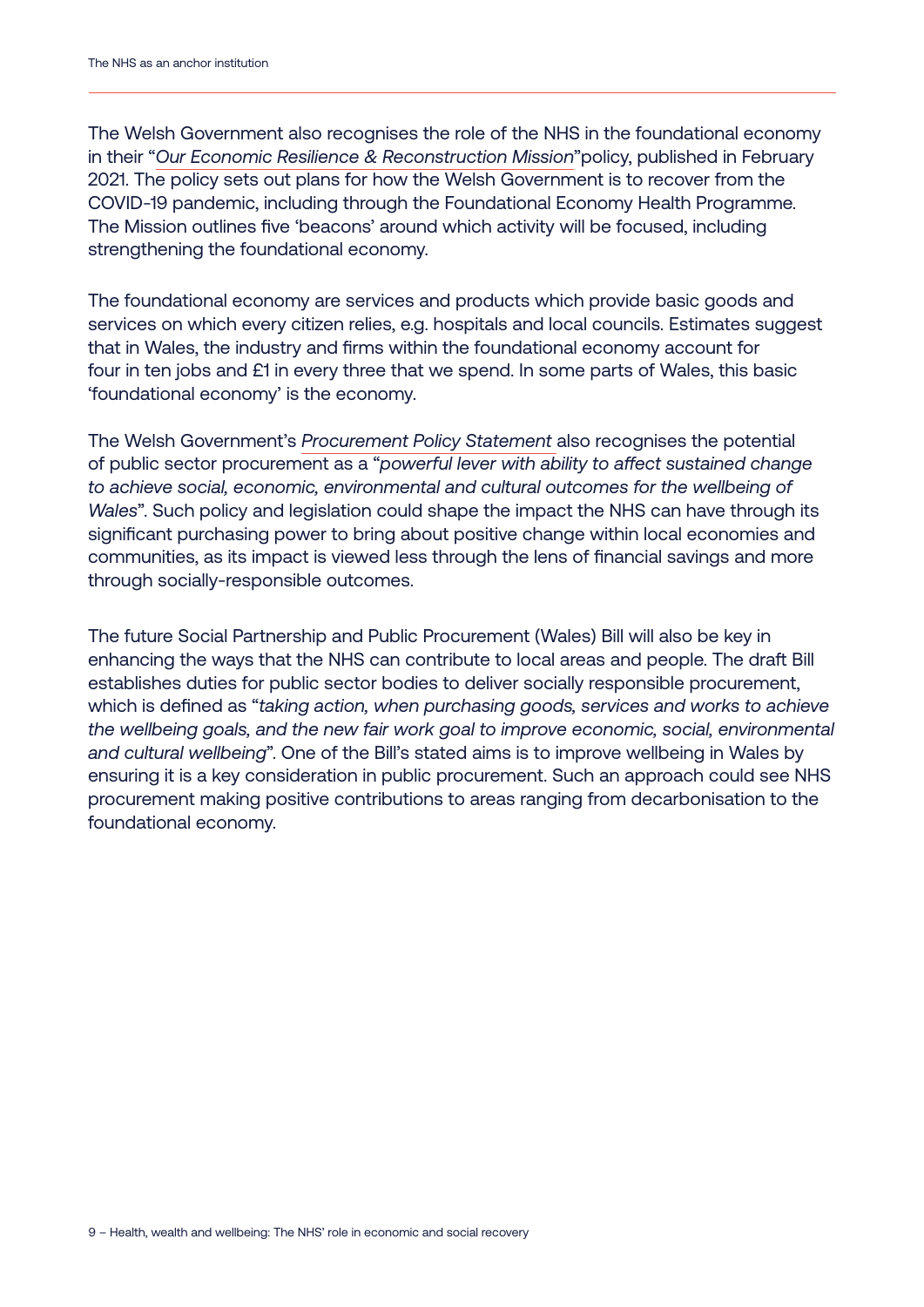# How the NHS supports the economy

As an anchor institution, the NHS influences the health and wellbeing of communities simply by being there, and by choosing to invest in and work in partnership with others locally and responsibly, the NHS can have an even greater social value.

The NHS can make a difference to local people by:

- Directly employing people to quality and stable work with above average wages.
- Purchasing goods and services locally for social benefits.
- Using buildings and spaces to support communities.
- Working closely with local partners across health and care.
- Reducing its environmental impact by reducing its carbon footprint.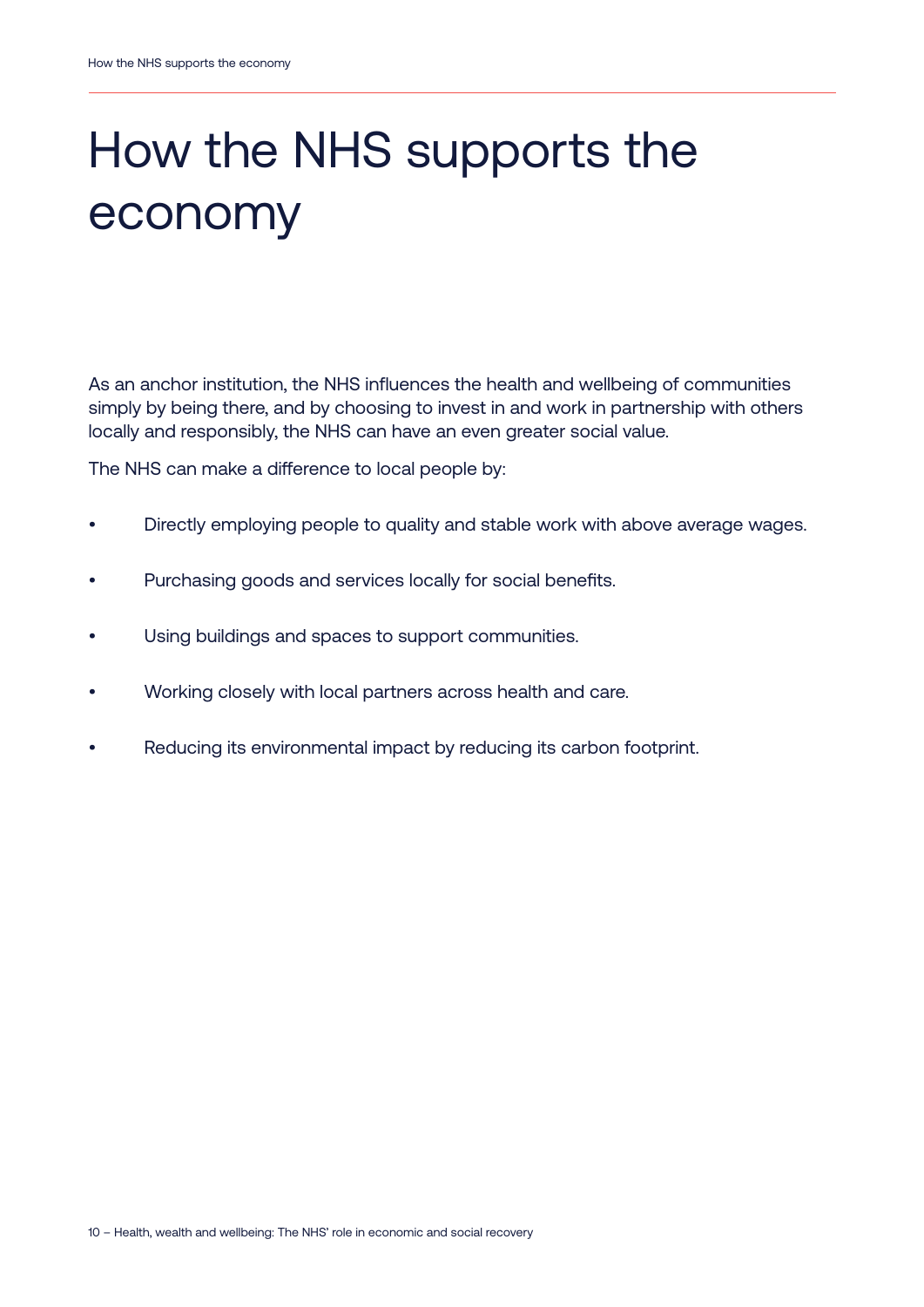#### The NHS as an employer

The NHS is a cornerstone of the foundational economy in regions of Wales by employing a local workforce. Across the UK, the NHS employs more than 1.6 million people and with more than 350 career options, is a critical source of economic opportunity for local people. The NHS is Wales' biggest employer, currently employing over 100,000 people, directly supporting around 6% of Welsh employment.

| Organisation               | Headcount |
|----------------------------|-----------|
| Aneurin Bevan UHB          | 14,299    |
| <b>Betsi Cadwaladr UHB</b> | 18,972    |
| Cardiff and Vale UHB       | 15,793    |
| Cwm Taf Morgannwg UHB      | 12.653    |
| Hywel Dda UHB              | 10,873    |
| Powys Teaching HB          | 2,467     |
| Swansea Bay UHB            | 13.349    |
|                            |           |

|  | Geographic distribution of NHS Wales direct employment (July 2021 Electronic Staff Record) |
|--|--------------------------------------------------------------------------------------------|
|  |                                                                                            |

| Nationally                             |         |
|----------------------------------------|---------|
| Digital Health and Care Wales          | 880     |
| Health Education and Improvement Wales | 489     |
| <b>Public Health Wales NHS Trust</b>   | 2.193   |
| <b>Velindre University NHS Trust</b>   | 5.711   |
| Welsh Ambulance Services NHS Trust     | 4,163   |
| Total                                  | 101,842 |

This employment is linked with around £4bn of salaries and wages which, through living and working in areas of Wales, provides investment in local communities and local people. NHS Wales provides relatively stable employment across the regional economy and is growing, a marked contrast to some parts of the private and third sector. One consequence of COVID-19 is that the NHS will likely form a more important and explicit part of national and local rebuilding.

The NHS has an opportunity to improve the health and wellbeing of the local population in the way it treats and supports its own large body of staff. Supporting a happy and healthy NHS workforce can have a knock-on effect on the health and wellbeing of the wider community, given the number of connections NHS staff have through their families and social networks.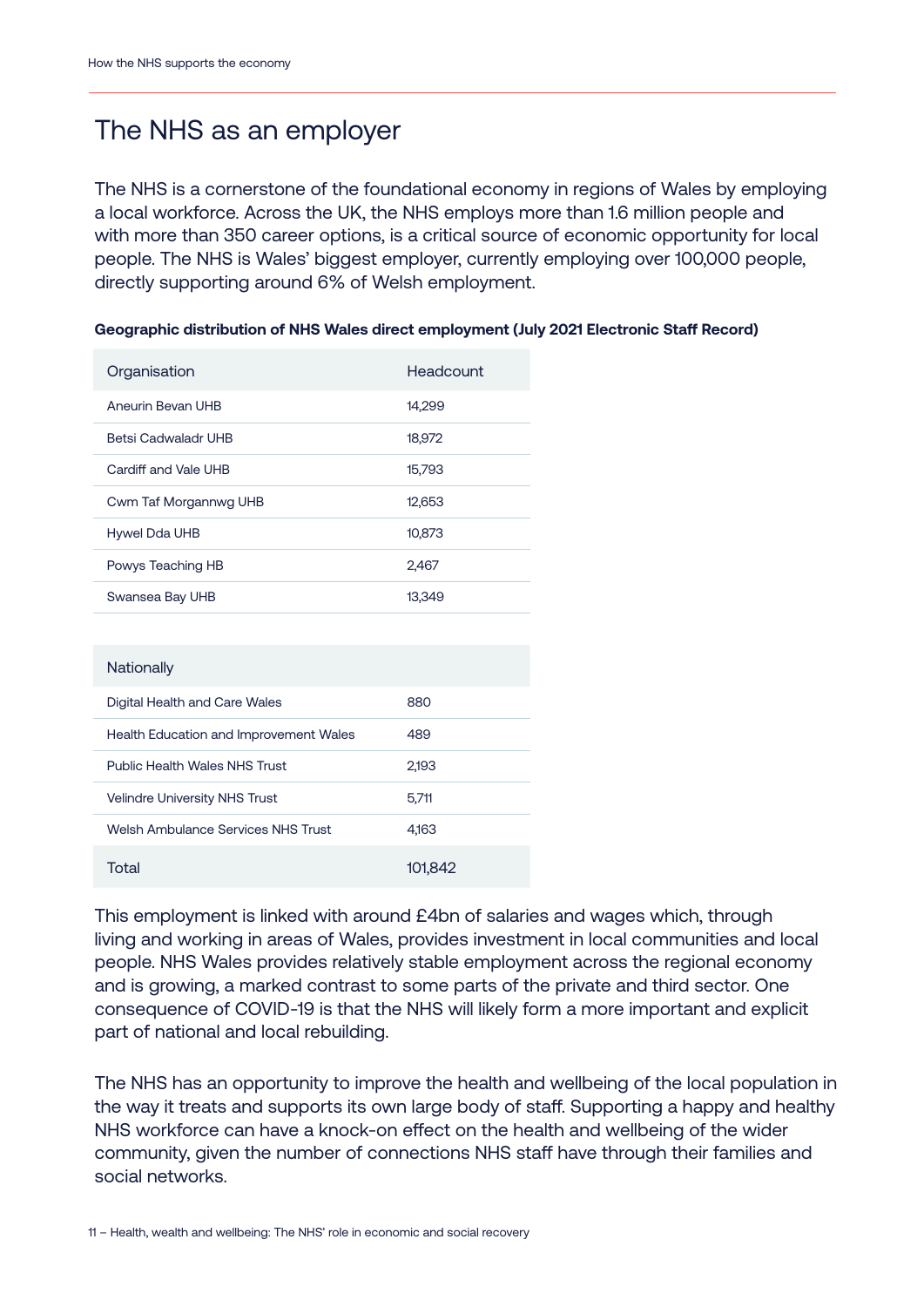#### **The Made in Wales offer** Health Education and Improvement Wales

*Made in Wales* is the unique approach to growing the health and care workforce from current staff and attracting a new workforce from the local population. This new approach to accessing careers in health and care at any age will maximise opportunities by creating flexible entry points and transferrable career pathways as well as 'on-the-job' development.

Made in Wales will consist of a mix of structured programmes and transferrable learning opportunities which give the ability to build bite-size learning into formal qualifications, underpin professional registration and offer future career options for staff who may be looking for alternative careers within the NHS family.

Wherever possible, this approach will create opportunities to 'learn while you earn,' encouraging higher levels of staff retention. The offer has been built with a combination of formal 'university' programmes, apprenticeships, bite-size and transferrable learning, and step on and step off approaches, all of which are aimed to expand skills and knowledge, and will significantly contribute to the under 25 agenda (as well as the over 25) by:

- Widening access to healthcare careers.
- Reducing the impact of differential attainment.
- Reflecting Welsh language and culture in our services by recruiting local people.
- Increasing workforce supply and reducing reliance on agency and locum expenditure over time.
- Contributing to the social and economic prosperity of Wales.
- Contributing to social care sustainability by increasing nursing workforce sustainability.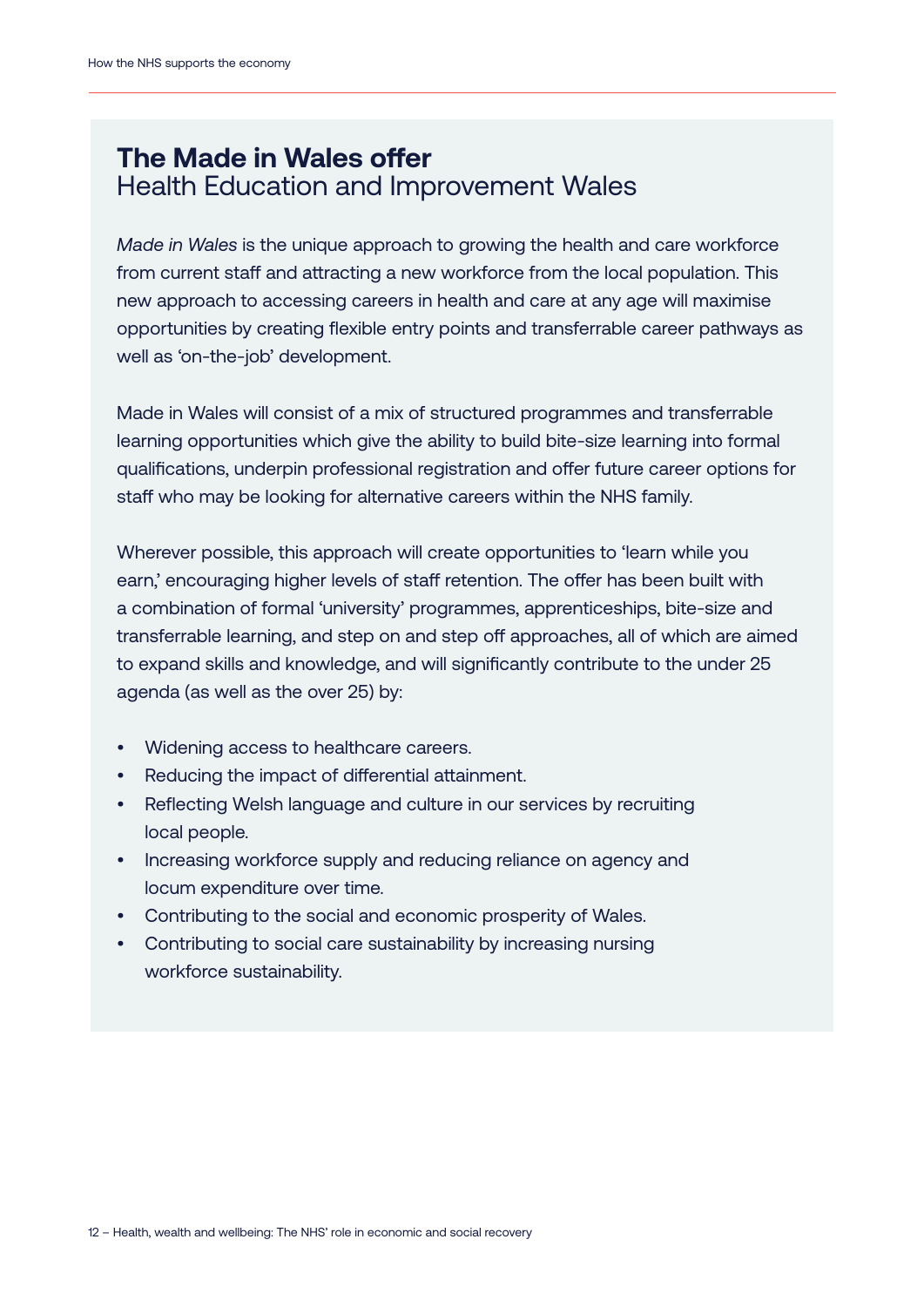#### **Step into Work Partnership** Betsi Cadwaladr University Health Board

The Adult Volunteer Work Placement element of Step into Work is one facet of a multiple approach that Betsi Cadwaladr University Health Board has developed in order to proactively attract local people to the organisation.

The overreaching purpose of the initiative is to:

- Develop a systematic programme of volunteer work placements for a range of people, including, those who are furthest from the job market, those undertaking further education courses, those who are in households where no one is in employment, young people who are not in employment or training, those in BME groups, those who have a learning disability and those currently claiming Jobseeker's Allowance. Offering structured volunteer work placements is a valuable way of providing the local population with work experience that can potentially lead to employment.
- Develop skills, confidence and workplace competence.
- Be in a position to offer a variety of potential job opportunities.
- Develop strong partnerships with external agencies.
- Develop protocols that do not unintentionally discriminate.
- Support people in to work.

An HR protocol ensures that people who have completed the programme and achieved all of the outcomes are in a position to apply for posts within the Health Board. To date, 204 people have gained substantive employment within the Health Board and many more are gaining employment externally with their newly developed skills and competence.

Despite the challenges due to the pandemic, the programme continues to provide placement and employment opportunities. There are currently 60 people in the pipeline for the programme and recently there has been increased interest and support to enable the programme to move forward with a refreshed and renewed sense of purpose.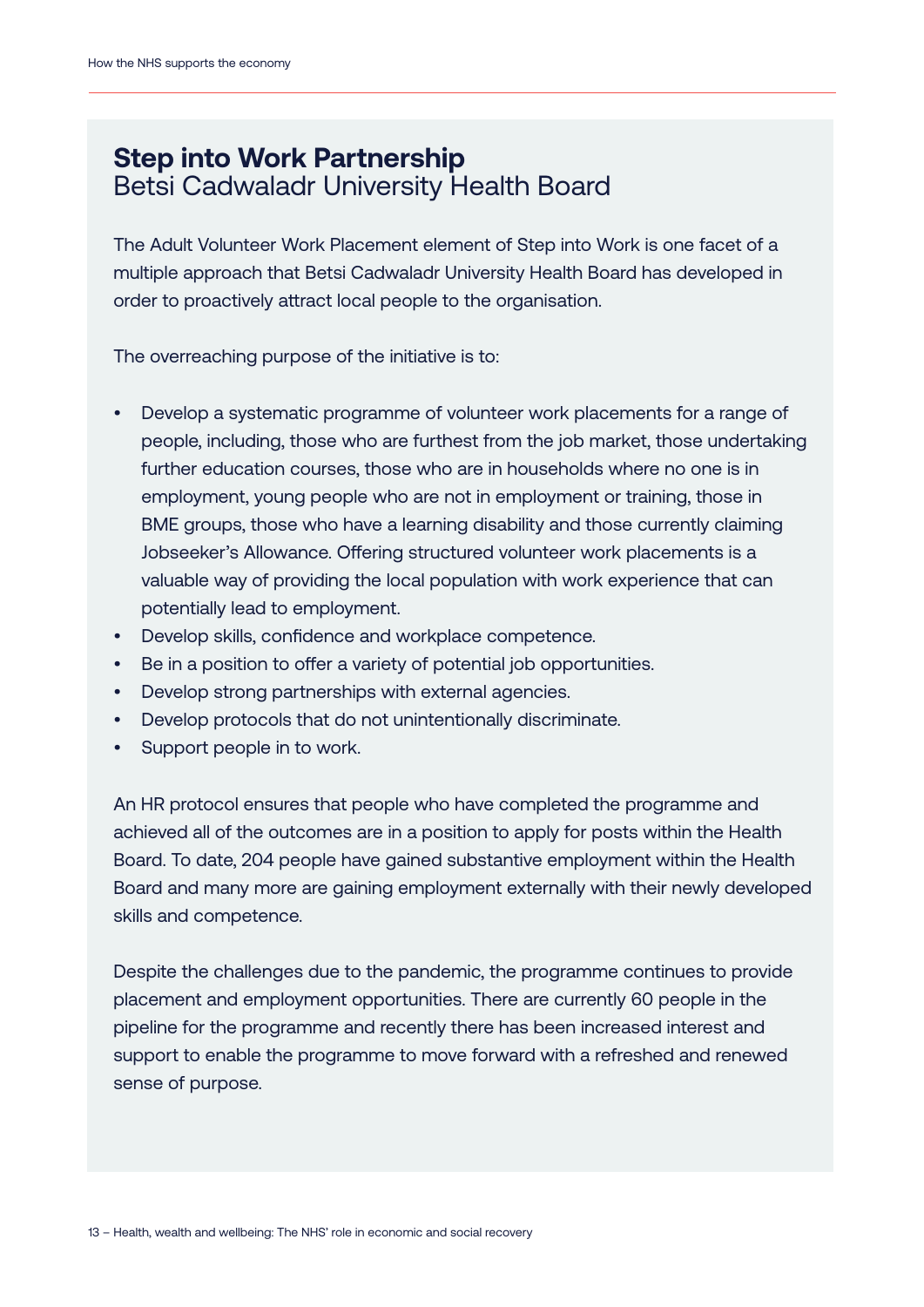#### Providing 'good' work and supporting social mobility

The *[Taylor Review of Modern Working Practices](https://assets.publishing.service.gov.uk/government/uploads/system/uploads/attachment_data/file/627671/good-work-taylor-review-modern-working-practices-rg.pdf)* highlighted the strong link between work and health; for work to have a positive impact on health, it must be 'good work' – providing stable employment, paying a living wage, and offering fair working conditions, work-life balance and career progression.

The NHS in Wales is a real Living Wage employer and as the 2018 Cardiff University research, "*[NHS Wales and the Regional Economy](https://www.cardiff.ac.uk/__data/assets/pdf_file/0009/1394712/NHS-Report_December-13th-2018-_WERU.pdf)*" highlighted, the average annual wage in NHS Wales exceeds the all-Wales average. Average annual gross wages (excluding employer costs) in NHS Wales were £33,800 in 2016/17. These are well above the Welsh average in 2017 of £24,600.

The NHS is working to maximise opportunities and support young people to receive education, playing a key role in social mobility. Building a workforce that is more representative of the local area better enables the NHS to respond to patients' needs and when organisations represent their community, they are likely to have more experience in engaging with its community.

By helping more residents – particularly those furthest from the labour market – into quality work, the health system can improve the welfare of its local communities and begin to narrow inequalities. Through working closely with schools, further education and higher education institutions across Wales, the NHS is growing its workforce by equipping people with the skills and knowledge to build long-term healthcare careers and is making serious investment in recruiting, training and retaining local people.

The NHS Wales bursary, along with other support such as childcare costs, placement travel costs and the disabled students allowance, continues to be an enabler of education through supporting students from lower income backgrounds, and mature students that are switching careers, to access education that may have been financially out of their reach.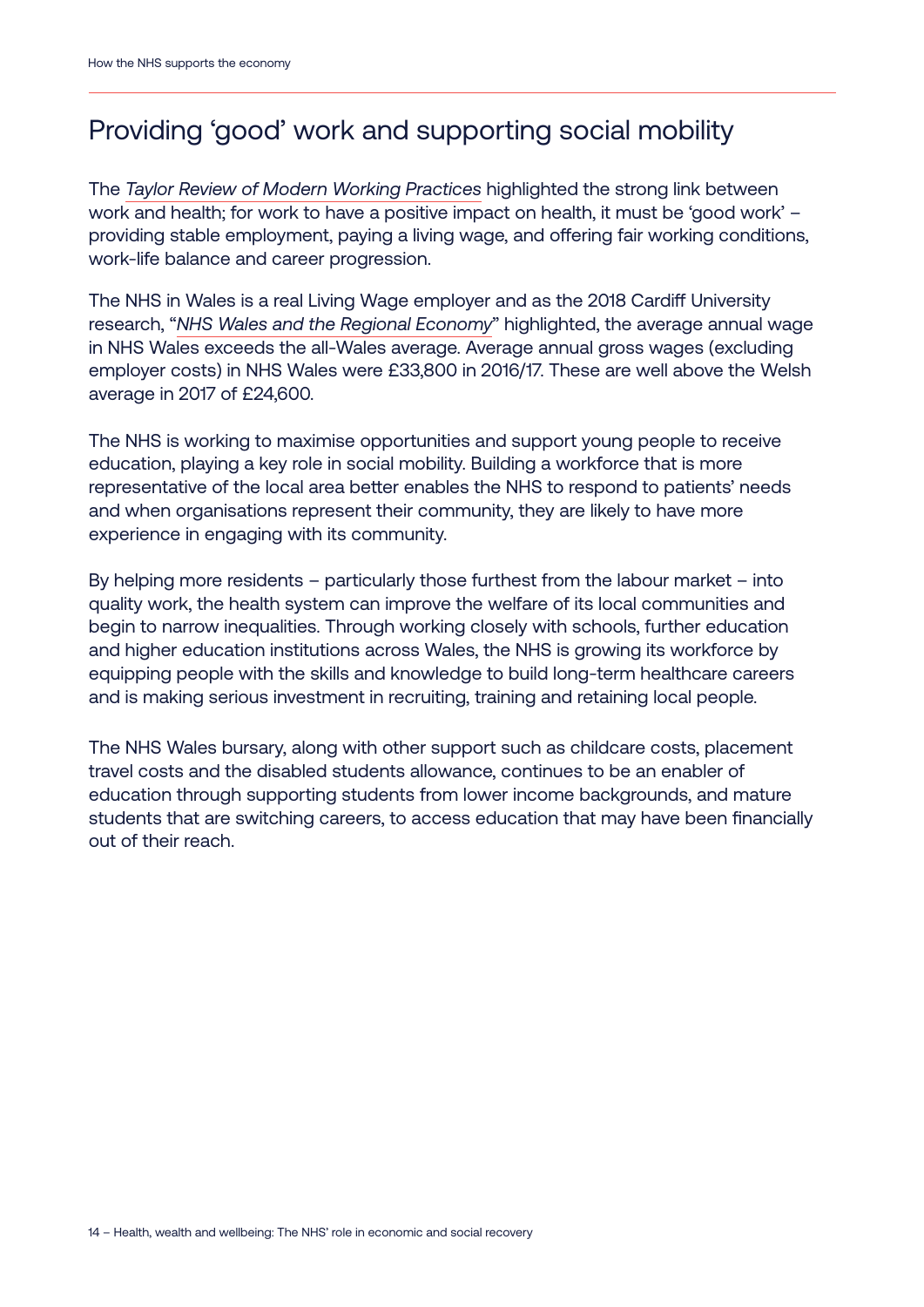#### **Inclusive Recruitment Team** Cardiff and Vale University Health Board

Cardiff and Vale University Health Board are developing an Inclusive Recruitment Team as part of their progressive work on workforce representation. As part of this work, the organisation is exploring outreach work to help understand the different community groups in their local population, and how they can better engage with, recruit and retain people from these groups.

This will include comparing their workforce data to their local population, to help identify groups that might be underrepresented in their workforce in terms of individuals with protected characteristics. For example, the Cardiff and Vale region has one of the most ethnically diverse populations in Wales, with over 15% of their population considering themselves to be from a mixed, Asian or Asian British, Black or Black British, Chinese and other ethnic group.

They will also look at wider groups in the local area such as carers, veterans and care leavers, which they could potentially engage with to increase their workforce supply.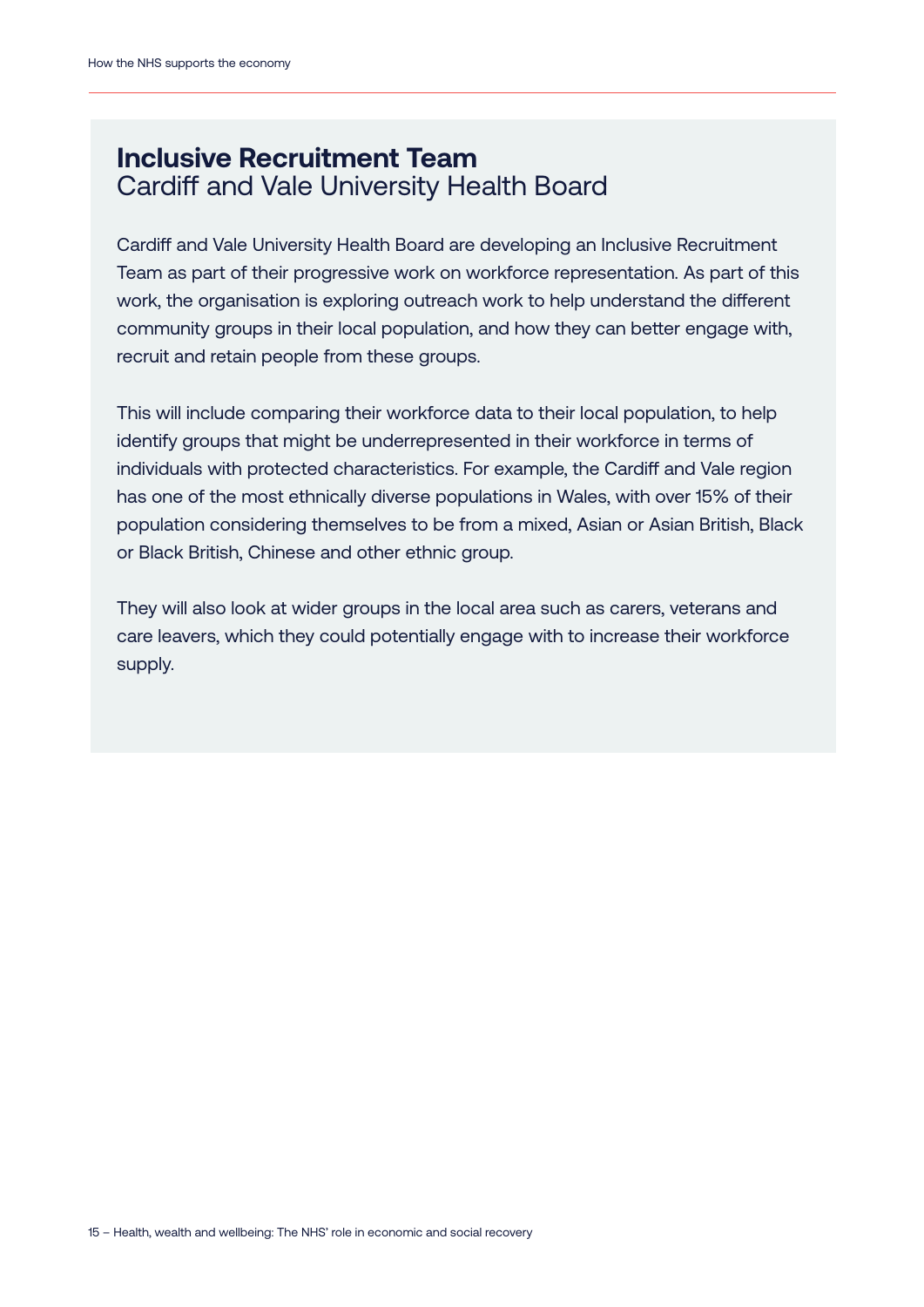#### **Health Education and Improvement Wales' (HEIW) role in social mobility**

Academic attainment among students from disadvantaged groups continues to be one of the main barriers to accessing higher education in the UK. A student entering university through the Access to Higher Education (HE) route is more than twice as likely as a student entering with other qualifications to be over 25 and from a disadvantaged background. In 2017/18, 26% of Access to HE students left commissioned university programmes with a first-class degree, despite many having left school without the traditional qualifications they needed to enter higher education.

Following HEIW's review of pre-registration health education, from 2022 contracted education providers must make adjustments allowing students with the potential to succeed that have experienced challenging circumstances likely to have impacted on their previous educational performance, supported access to programmes. These students will be considered for entry with a lower tariff than the wider student cohort. This will include applicants who have been in care, those who live in areas of high deprivation and those whose own parents are not educated to HE level.

HEIW has also created an additional fund to provide enhanced student support to bridge the attainment gap, including pre and post enrolment study skills classes; additional tutoring; counselling; peer support and mentorship.

Stakeholder engagement confirmed the topography of Wales as a barrier to accessing education. As a result, HEIW developed a procurement strategy to better enable those who may not be able to leave their local community to access education, due to financial affordability, caring responsibilities, employment, and/or family commitments.

Education programmes that are currently offered in primarily urban areas have been, when possible, split across all regions of Wales to better service all groups, requiring universities to establish a localised and therefore accessible base. To further support accessibility, programmes will be delivered with an online learning component to reduce the need for travel, thereby enabling students from lower income backgrounds to minimise their travel costs and reduce the impact on their employment or caring responsibilities.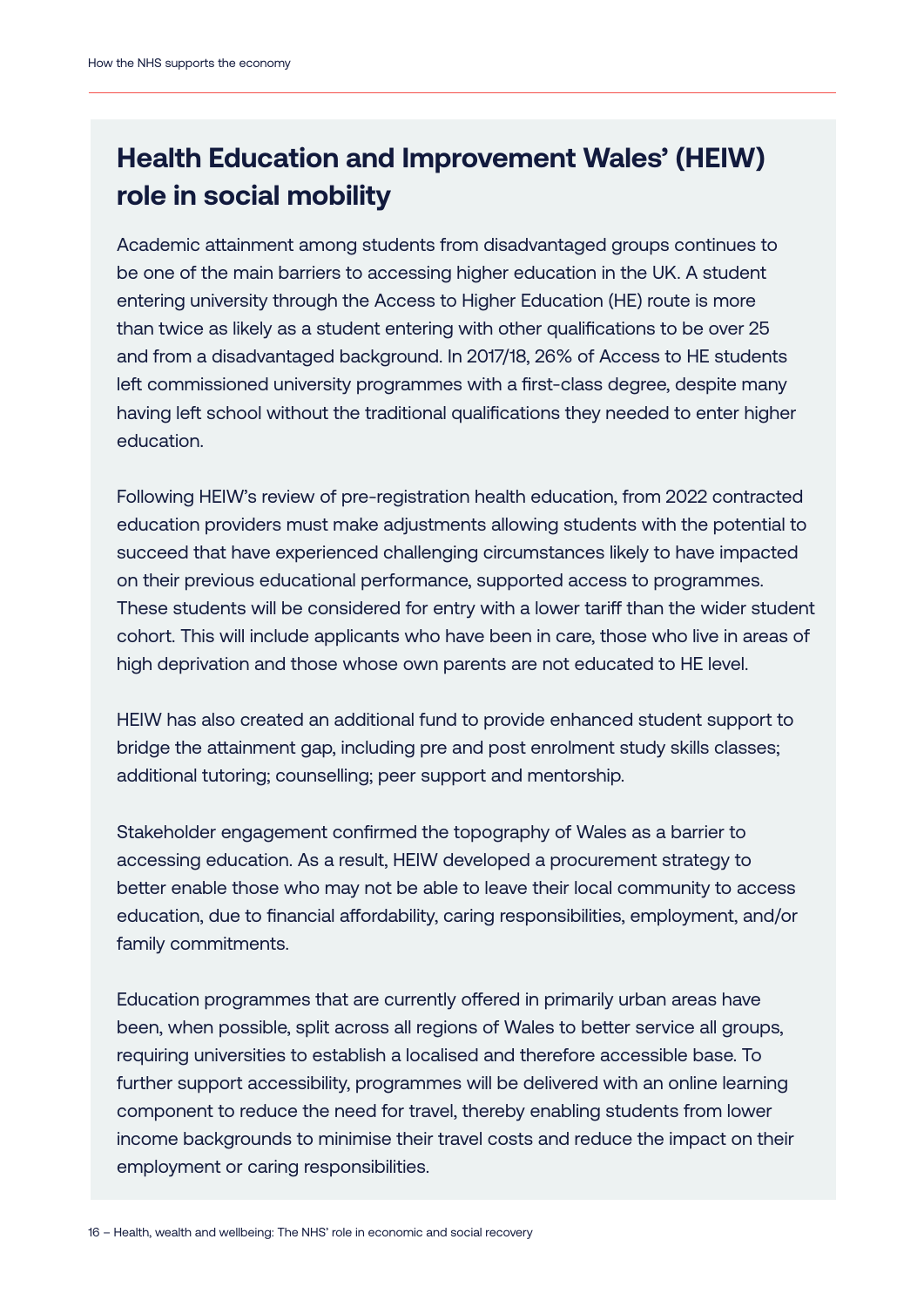#### The NHS' impact on jobs in the rest of the Welsh economy

NHS Wales is also a significant economic player in wider employment in Wales. For example, while the NHS supports a level of employment directly, its purchasing of Welsh goods and services works to support employment in other parts of the Welsh economy. Similarly, those firms that are supported also spend money in the Welsh economy, further supporting economic activity.

As highlighted in the *[Cardiff University research](https://www.cardiff.ac.uk/__data/assets/pdf_file/0009/1394712/NHS-Report_December-13th-2018-_WERU.pdf)*, NHS Wales is estimated to support almost 145,400 jobs and £5.4bn of gross value added (GVA). This accounts for 11% of total Welsh employment and 9% of Welsh GVA. This excludes important impacts via NHS Wales' capital spending programme. The research highlighted that every £1bn of direct NHS revenue spending supports an estimated 19,000 total jobs in the Welsh economy.

| Area                                                     | Number of jobs (WTE) |
|----------------------------------------------------------|----------------------|
| Primary sectors and manufacturing                        | 2,370                |
| <b>Construction and Utilities</b>                        | 2,090                |
| Wholesale/Retail/Accommodation and<br><b>Restaurants</b> | 11,380               |
| Businesses and other services                            | 8,630                |
| Other public sector                                      | 3,580                |
| Powys Teaching HB                                        | 2467                 |
| Swansea Bay UHB                                          | 13349                |

WTE: Whole Time Equivalent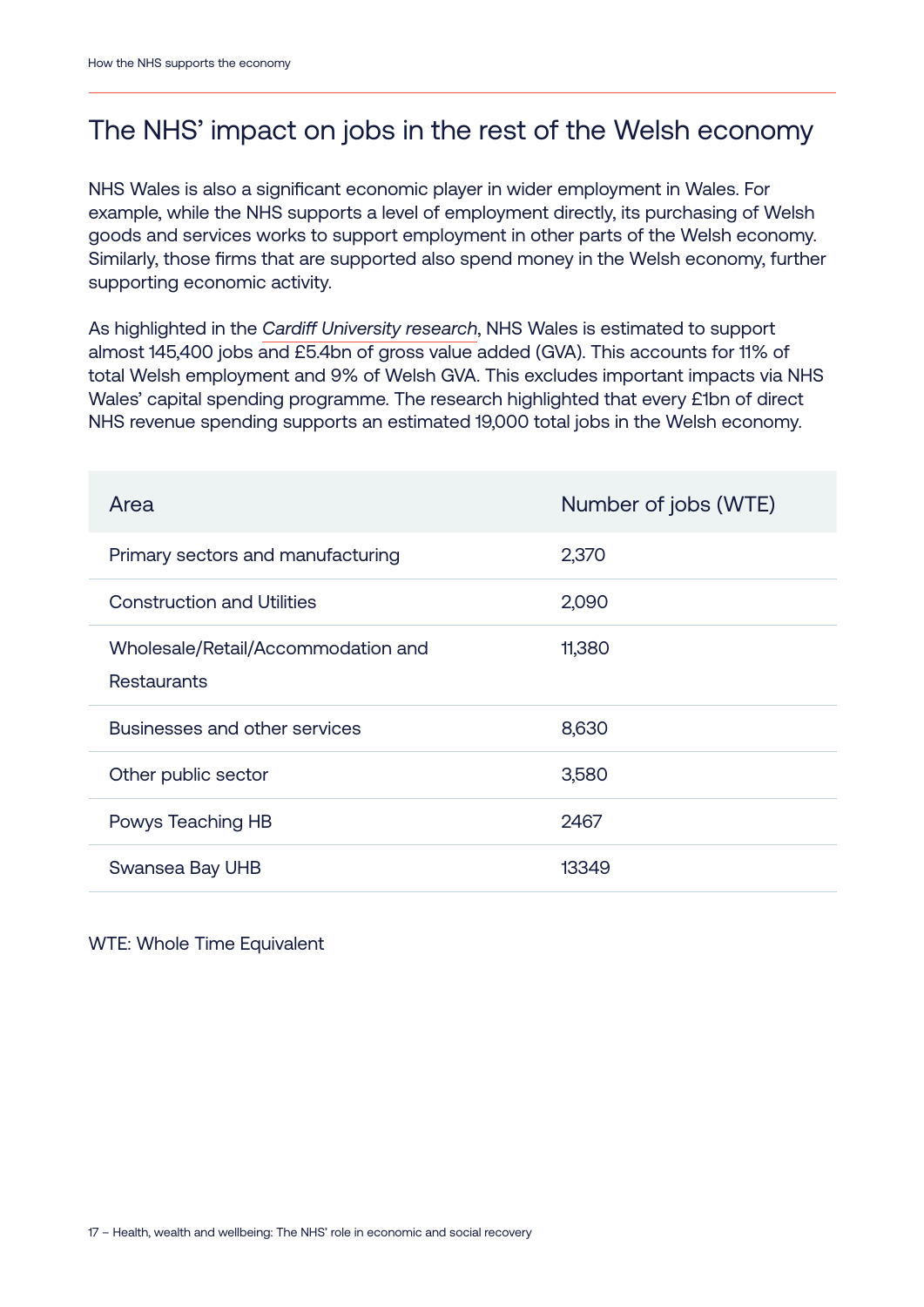#### **Supporting the digital health community** Digital Health and Care Wales

Digital Health and Care Wales (DHCW) works extensively with private sector organisations to deliver software solutions for digitisation of healthcare disciplines. One example is the creation of 25 specialist tech jobs to roll out a national Critical Care System across Wales. Twelve of the jobs are with the supplier (ASCOM) and thirteen are with DHCW for a joint project team to deliver a clinical information system for staff at Wales' fourteen adult critical care units to electronically manage many aspects of patient information and care.

In 2018, DHCW formed a partnership with the Life Sciences Hub Wales to create Digital Health Eco-Systems Wales. This brings together industry, clinicians, policy makers, academics, innovators and funders to create an environment of digital innovation in Welsh healthcare. A key part of this work includes opening up NHS Wales systems and data to developers through a platform of Application Programming Interfaces (APIs), reducing development time and ensuring products are better suited to NHS Wales needs.

DHCW is actively exploring possibilities for further partnership working with software development companies based in Wales to aid in delivery of digital transformation at pace in a localised setting. This will provide additional investment to the wider Welsh economy and will further enhance public/private sector working to deliver better health outcomes for the citizens of Wales.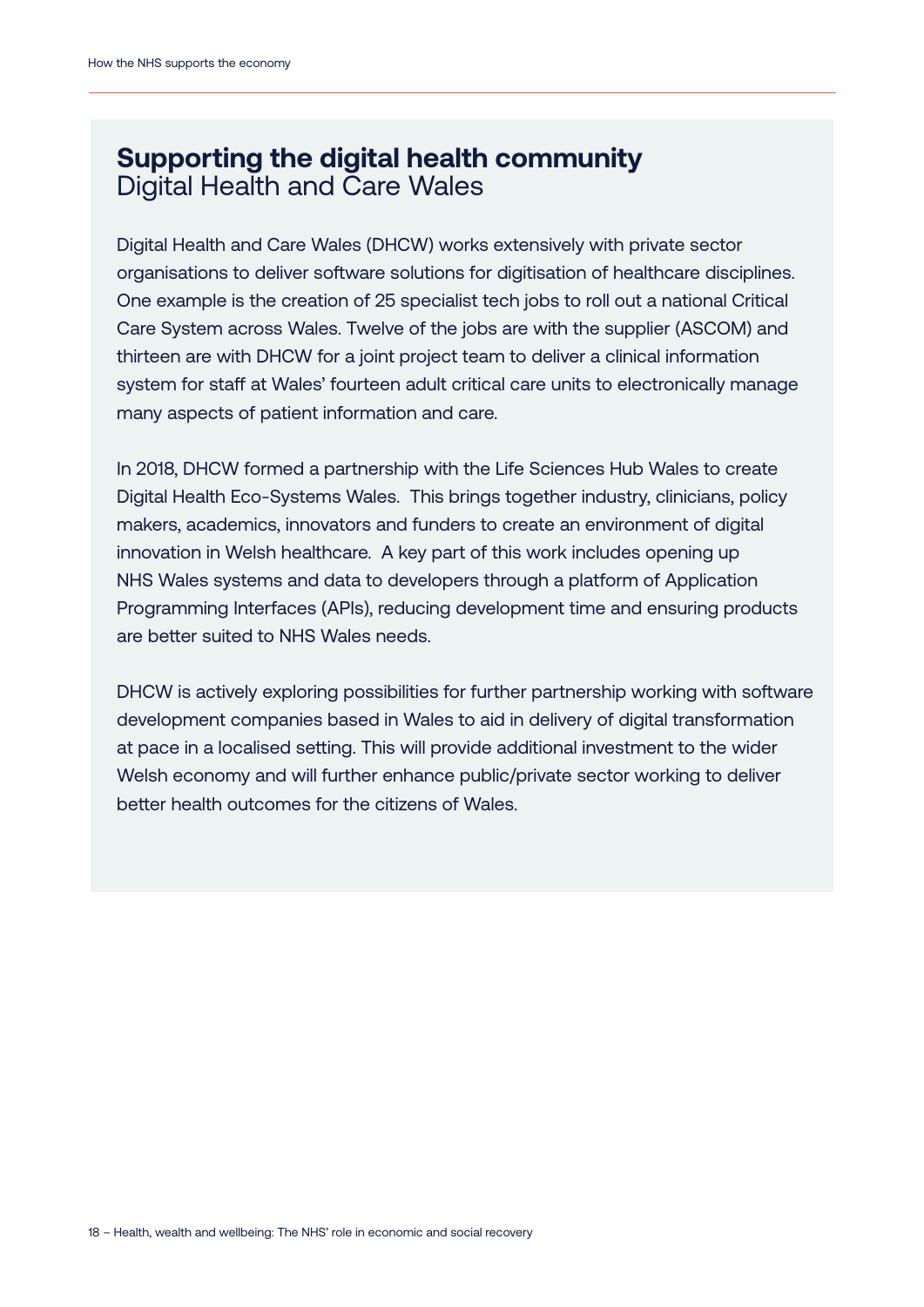#### The NHS as a purchaser and commissioner for social value

Almost 14,000 firms and organisations supply NHS Wales with goods and services, with over 6,500 of these based in Wales. The goods and services purchased by the NHS in Wales are wide-ranging, from drugs, dressings, medical and surgical equipment, to food, utilities and other supplies and services.

The *[Wales Procurement Policy Statement](https://gov.wales/wales-procurement-policy-statement)* (2015) noted, Wales-based suppliers had accounted for 55% of selected public procurement spending. Given the nature of some NHS Wales purchasing, including items such as drugs and medical and surgical equipment, there are specific challenges to local (Welsh) sourcing due to a limited supply side for such items within Wales. However, we have an opportunity to work with suppliers to develop shorter, Wales-based supply chains and retain value in our national economy.

Brexit, COVID-19 and the declaration of a climate emergency have acted as catalysts for greater and improved active engagement with local suppliers.

As highlighted in the Welsh Government's *[Wales Procurement Policy Statement](https://gov.wales/sites/default/files/publications/2021-03/wales-procurement-policy-statement-2021.pdf)*, published in March 2021, it is key that public sector expenditure delivers even greater value in contributing to positive social, economic, environmental and cultural outcomes. Decisions about what the NHS decides to buy, and how, have ramifications on local population health and wellbeing.

Procuring and commissioning more goods and services from local small and mediumsized enterprises and voluntary and community sector organisations can have an important economic impact. When NHS Wales purchases, as inputs, the goods and services provided by other Welsh industries, the producers of these goods and services then also spend money on the outputs of other Welsh industries. Importantly, this spending supports rounds of further spending in the local economy. These are categorised as 'supplier' effects, and an important determinant of the size of these effects is the level of local sourcing by NHS Wales, and then the subsequent levels of local sourcing further down the supply chain. The *[Centre for Local Economic Strategies](https://cles.org.uk/)* (CLES), the national organisation for local economies, is making significant progress already through its work with Public Service Boards in Wales and identifying common areas of spend, mapping current spend by supplier location and identifying opportunities where suppliers exist locally but are not being used.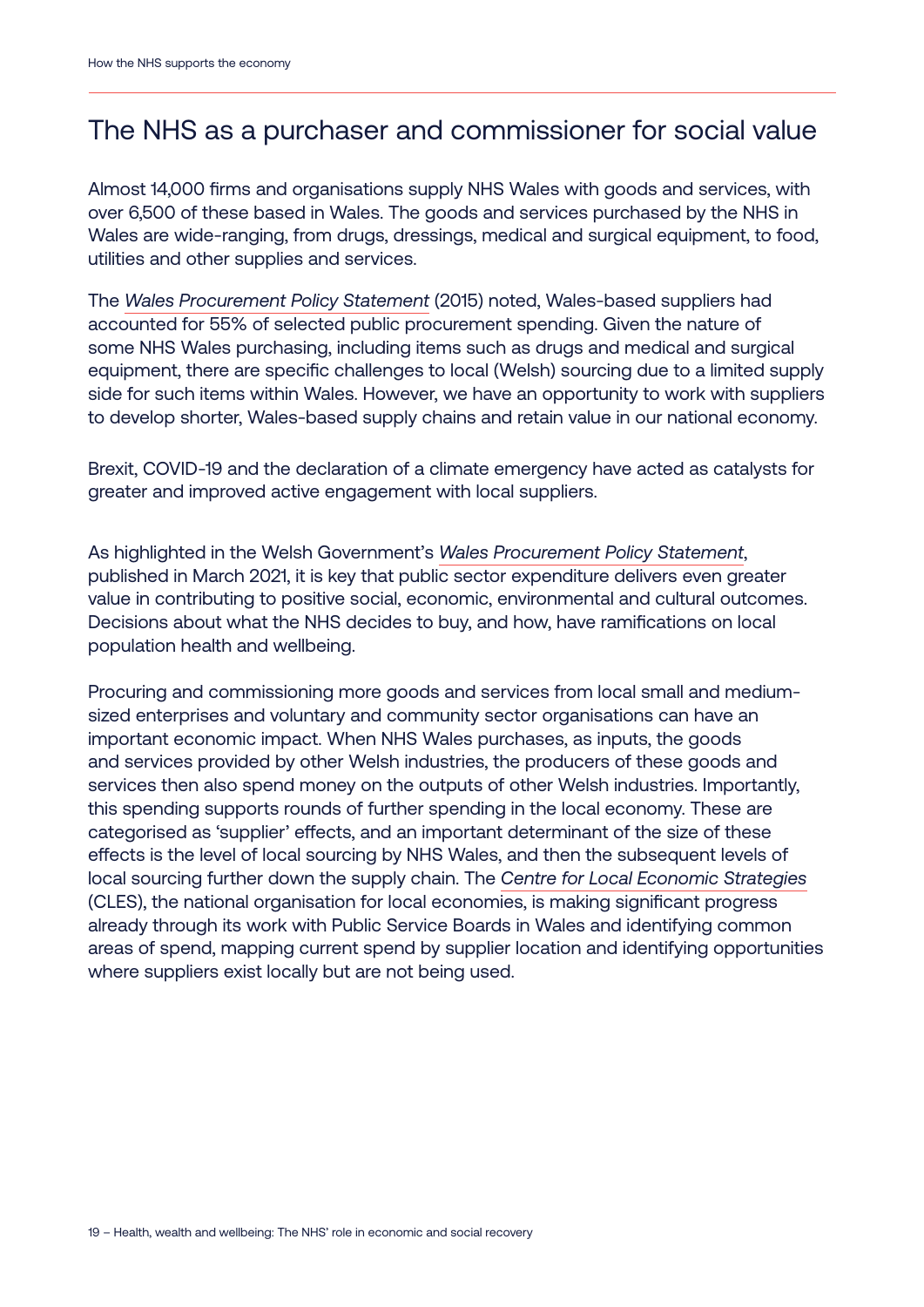The response to the COVID-19 pandemic has shown that businesses can be very adaptable. We saw companies changing production to produce PPE and scrubs for the NHS because the need was highlighted to them. There is already some significant work being done with the Federation of Small Businesses to take this further and give businesses the chance to see what opportunities are available to supply their local NHS organisations. Our briefing "*[How industry has supported NHS Wales organisations to](https://www.nhsconfed.org/sites/default/files/media/How-industry-has-supported-NHS-Wales-COVID19.pdf)  [improve outcomes throughout the COVID-19 response](https://www.nhsconfed.org/sites/default/files/media/How-industry-has-supported-NHS-Wales-COVID19.pdf)*", published in November 2020, sets out how businesses across Wales have strategically united to help combat the effects of COVID-19, by ramping up production, innovating and converting operations to help develop and supply critical solutions.

The *[Life Sciences Hub Wales](https://lshubwales.com/news/coordinated-industry-response-covid-19-provides-major-boost-welsh-economy)*, which was appointed by Welsh Government to support industry engagement with NHS Wales throughout the pandemic, highlighted that Welsh businesses have contributed more than £34m to the economy as well as supporting over 620 jobs. Life Sciences Hub Wales acted as the single point of contact to receive, manage and refer appropriate enquiries on to NHS Wales from over 150 businesses and thousands of offers of support. Working with NHS Wales Shared Services Partnership (NWSSP), the organisation continued to work with businesses in an array of sectors to deliver desperately needed products and equipment for frontline services.

In Wales, there are already examples of how to monitor and build accountability for social value at both a local and national level. The Welsh Government has provided advice to public sector bodies on the overarching policy objectives and reporting of outcomes in relation to social value clauses and community benefits. The guidance includes the requirement to link social value objectives to the goals in the Wellbeing of Future Generations Act 2015. In addition, with the commencement of the Socio-Economic Duty on the 31st of March 2021, NHS organisations and other public sector bodies must now also consider how their strategic decisions might help to reduce the inequalities associated with socio-economic disadvantage. The NWSSP is working with Health Boards, value-based healthcare leads and procurement leads in Wales to identify key value-based procurement and health challenges to deliver better outcomes for patients. It is hoped that this approach will generate innovative projects and identify value-based procurement and re-contracting opportunities.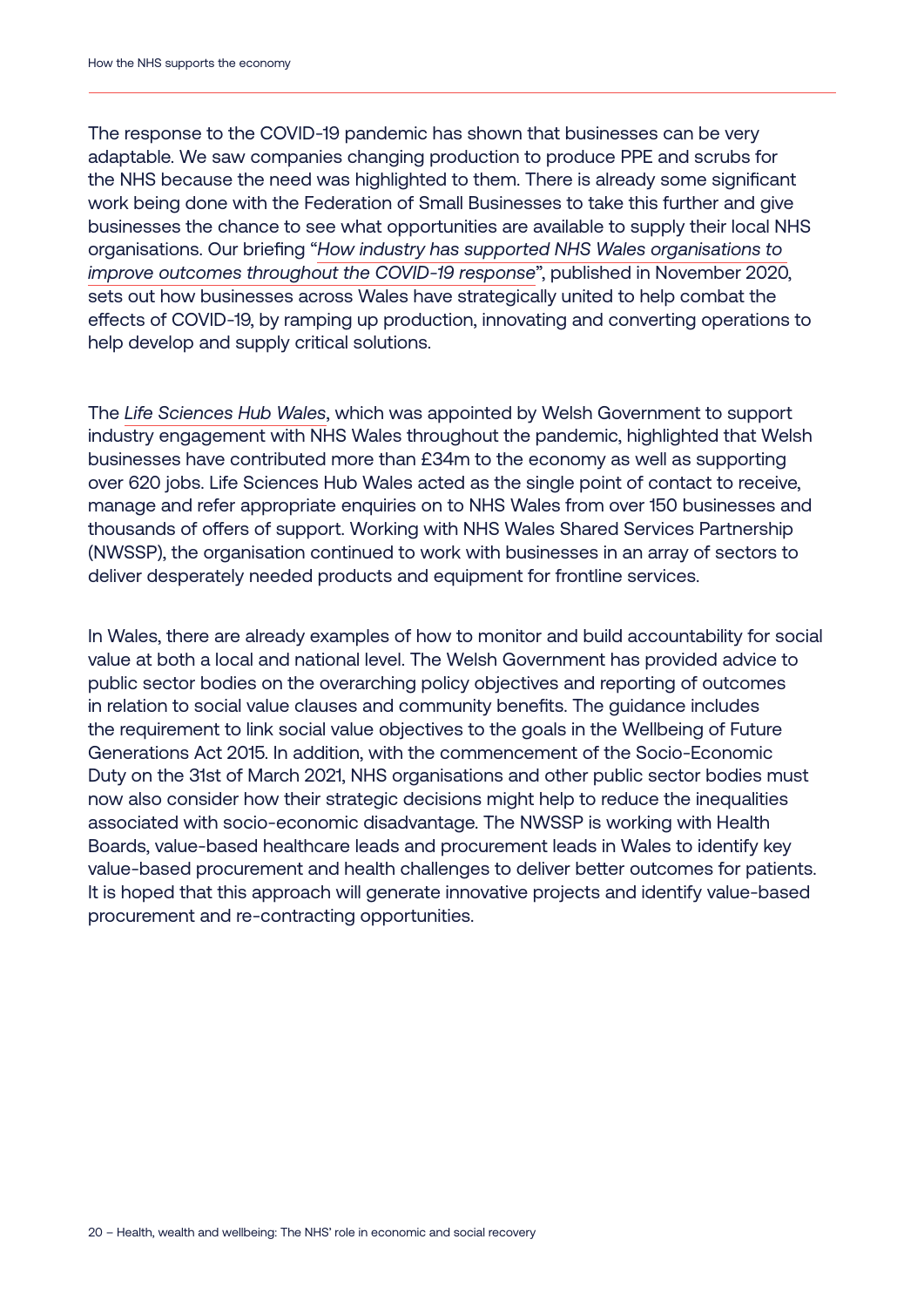#### **Supporting the Foundational Economy Programme** NHS Wales Shared Services Partnership

NHS Wales Shared Services Partnership (NWSSP) has been tasked to scope and support delivery of the NHS Wales Executive Board Foundational Economy Programme, specifically in the following areas:

- Goods and services required locally, including food, tourism, retail and care.
- The objective to retain and grow economic/business activity in Wales.
- The objective to retain and grow employment/employability in Wales.
- Links to decarbonisation and local sourcing.
- Links to premises regeneration, town centres and high streets.

Some examples of action which NWSSP are undertaking to support better Foundational Economy outcomes in these areas include:

- Inclusion of 'Social Value' criteria within procurements: This involves the proportionate scoring of Foundational Economy benefits to be derived from contractors' bid submissions to recognise their importance.
- Further inclusion of supply chain resilience/business continuity/sustainability criteria within procurements: Focus upon mitigation of supply disruption, shortening of supply chains and the environmental/social/economic impacts of supply.
- Further lotting of procurements: To support Small and medium-sized enterprises (SMEs) in bidding for opportunities.
- Closer working relationship with Welsh Government Economy directorate: Sharing of supply base location, manufacturing/distribution capabilities to facilitate better understanding of market's short, medium and long term.

NWSSP are continuing to engage with stakeholders and the market to enable foundational economy outcomes from its procurement processes. In some areas this has already begun, for example, with the process of redesigning the Food category strategy with the aim of increasing the level of NHS spend within the foundational economy by the use of more local suppliers.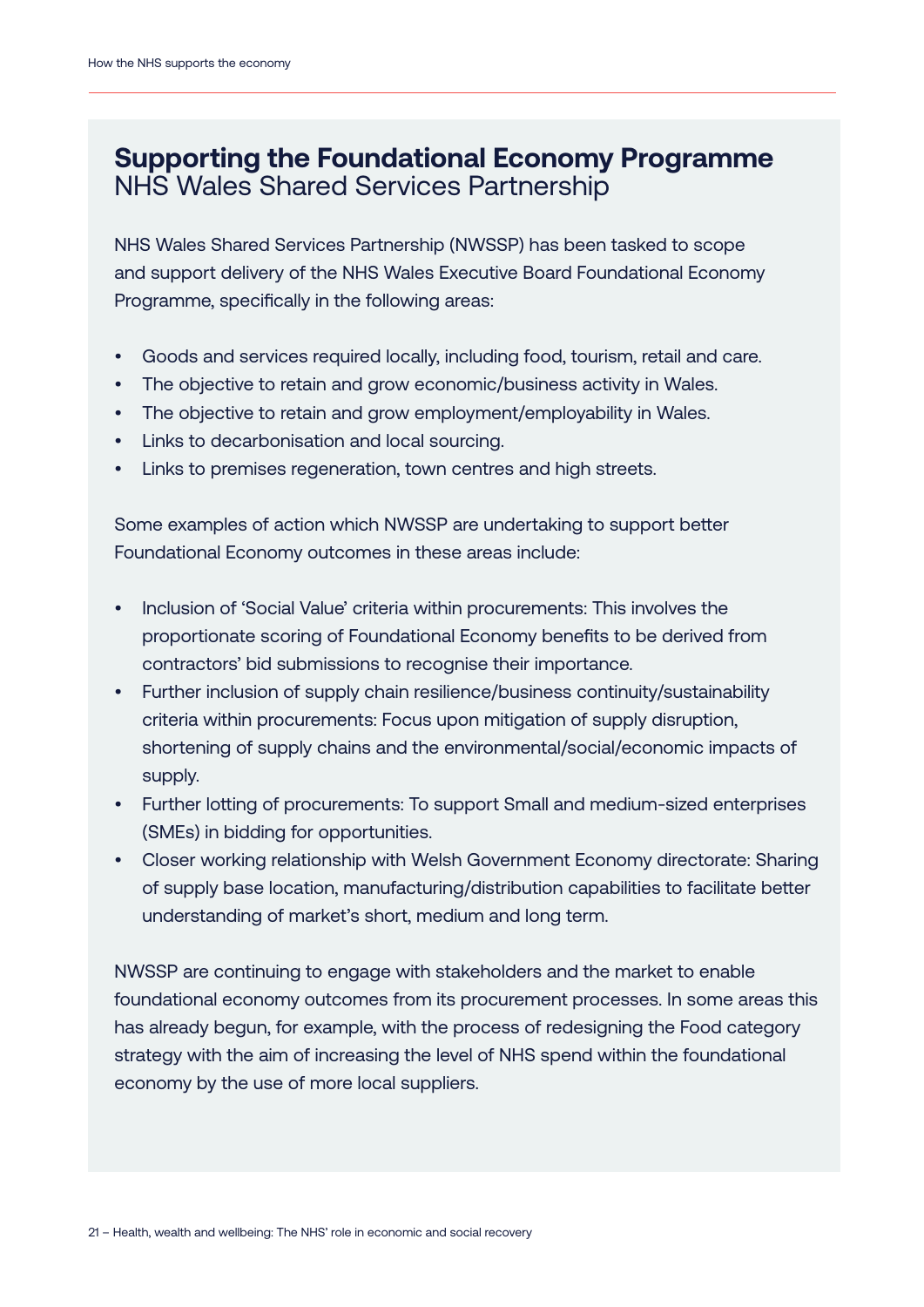#### **Building wealth within communities** Hywel Dda University Health Board

Hywel Dda University Health Board is developing a procurement strategy which addresses the need to build wealth within their communities. The Health Board explicitly recognises, through its strategy and mission, that its role and influence extend beyond a direct focus on health services, with a broader role as an agent that can affect economic and social wellbeing by developing closer links between the economy, wealth creation and people.

Whilst the Health Board has historically relied on nationally driven procurement, they are keen to develop a more locally focused approach, driven by community wealth building principles – developing a Health Board procurement strategy to supplement the nationally led procurement approach through NWSSP. One key element of this is partnership building with key local suppliers, including food suppliers.

The Health Board are in the process of developing a Community Wealth Building baseline assessment, commissioned by the Centre for Local Economic Strategies. Pilot tenders are scheduled, including Social Value as an integral part of the evaluation process, following best practice agreed with Social Value Portal.

The work will develop a whole Health Board approach to spending which maximises the opportunities to enhance public value across all pathways of spending – direct spend, contracted spend and procurement spend. Crucially, this will include focusing upstream in the commissioning process, for example, opportunities to explore alternative delivery models and link spending to business development opportunities in the local economy.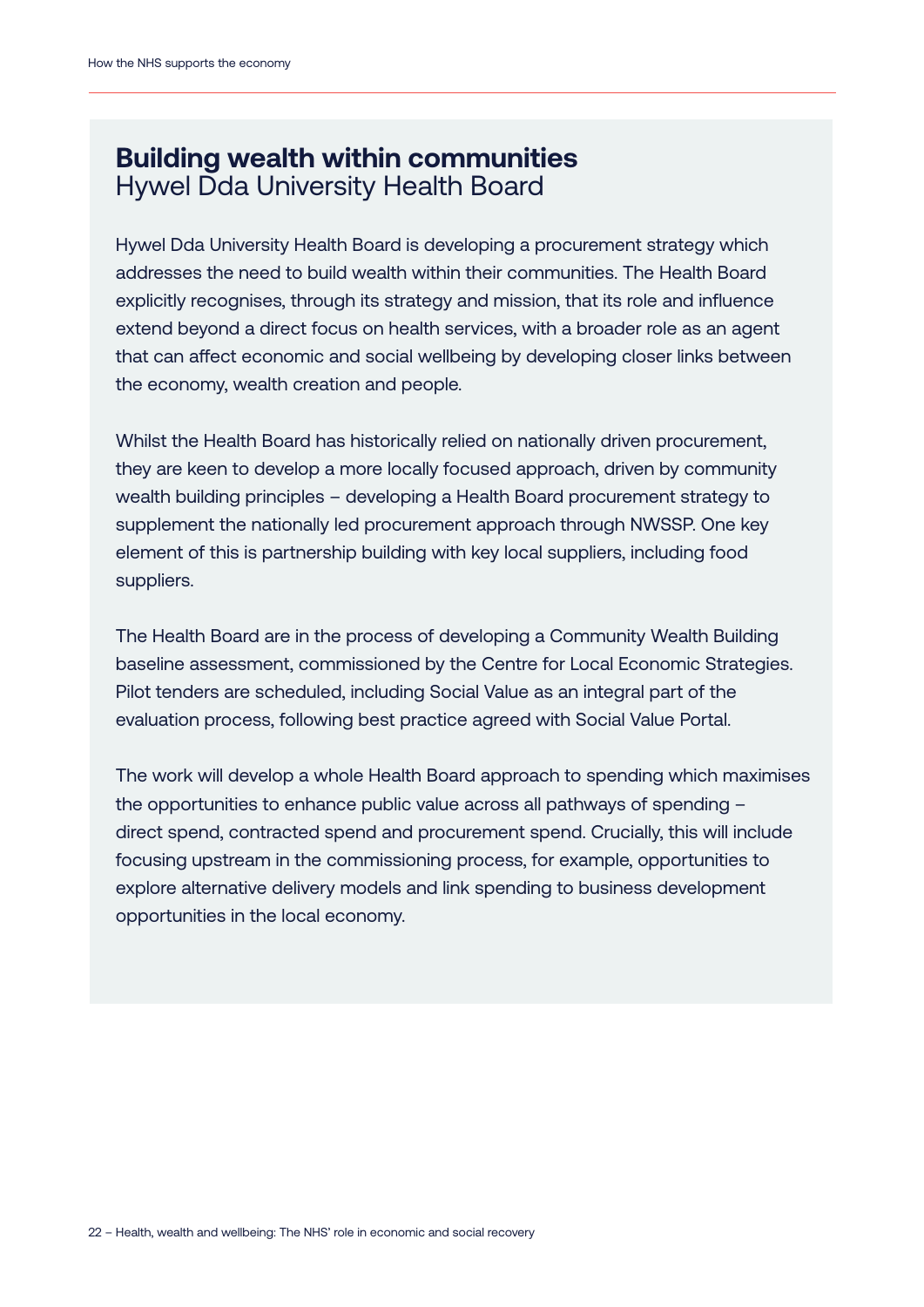#### The NHS as a land and capital asset holder

The NHS estate is one of the key enablers to change the health system and directly contributes to the delivery of high-quality healthcare to patients and contributions to the countries GVA. It is also a significant source of untapped social and economic value.

The NHS estate is both large and varied, reflecting the wide range of services provided by the health system, but it is of variable quality. As highlighted within our Senedd election briefing, "*[Valuing, Engaging and Delivering: A health and care system for future](https://www.nhsconfed.org/sites/default/files/media/The%20Welsh%20NHS%20Confederation%20%20Flyer%202020%20Digital%20F1_2.pdf)  [generations](https://www.nhsconfed.org/sites/default/files/media/The%20Welsh%20NHS%20Confederation%20%20Flyer%202020%20Digital%20F1_2.pdf)*", many hospitals in Wales were built in the 1960s or earlier, and NHS estates are often in poor shape, with significant investment needed to bring old buildings in line with modern standards, including making them energy efficient. This investment will significantly improve patient experience and patient care whilst increasing partnership working across all sectors, promoting research, innovation and greater employment prospects and investment to local areas.

In our election briefing we called on the Welsh Government to develop a five-year investment plan in service change to reshape the NHS estates and infrastructure, making them more sustainable, reducing carbon emissions and maximising public assets. While this will benefit staff and patients, it will also benefit the local community with potential jobs coming to an area, such as designers, managers, main and specialist contractors and suppliers to deliver improvements to the NHS estates. There are also environmental benefits, with many new buildings adopting modern methods of construction, achieving net zero carbon targets and embracing digital.

As well as investing in new NHS infrastructure, NHS organisations often have significant physical assets that can be leveraged for community benefit. As highlighted within the Health Foundation report, "*[Building healthier communities: the role of the NHS as an](https://www.health.org.uk/publications/reports/building-healthier-communities-role-of-nhs-as-anchor-institution)  [anchor institution](https://www.health.org.uk/publications/reports/building-healthier-communities-role-of-nhs-as-anchor-institution)*", communities are more resilient when people are connected through social networks, and opening NHS buildings and land for community use, or supporting the development of green spaces, can provide vital opportunities for social interaction. The NHS can support community development by leasing its retail space to local community businesses, thereby encouraging patients, staff and visitors to 'spend local'. In addition, some hospitals host businesses such as fruit and veg stalls on their estates that are open to the broader community.

Releasing land from the NHS estate which is no longer required to deliver health and care services, is a major opportunity for the NHS to enable social value creation within local communities. When selling surplus land, or redeveloping its own land, the NHS could more actively consider social value and the impact on the wider community.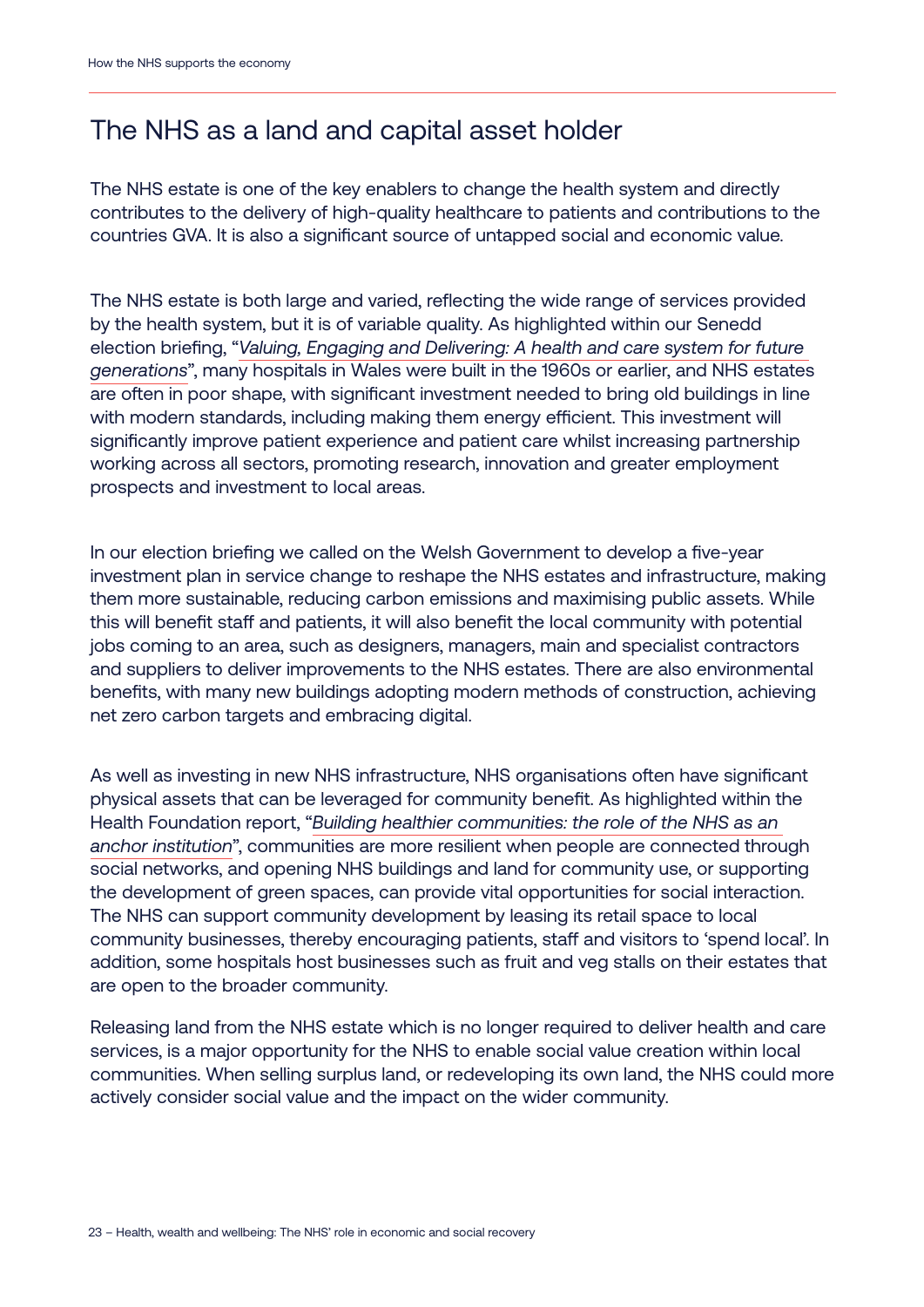NHS organisations in some areas are working proactively with other organisations to help improve the local built environment to support community health and wellbeing, for example Sunnyside Wellness Village in Bridgend. Given the positive associations between quality green space and health and wellbeing outcomes, some NHS organisations are exploring how they can create more accessible green spaces. These green spaces provide a habitat for wildlife and space for physical activity and contribute to improved health and wellbeing.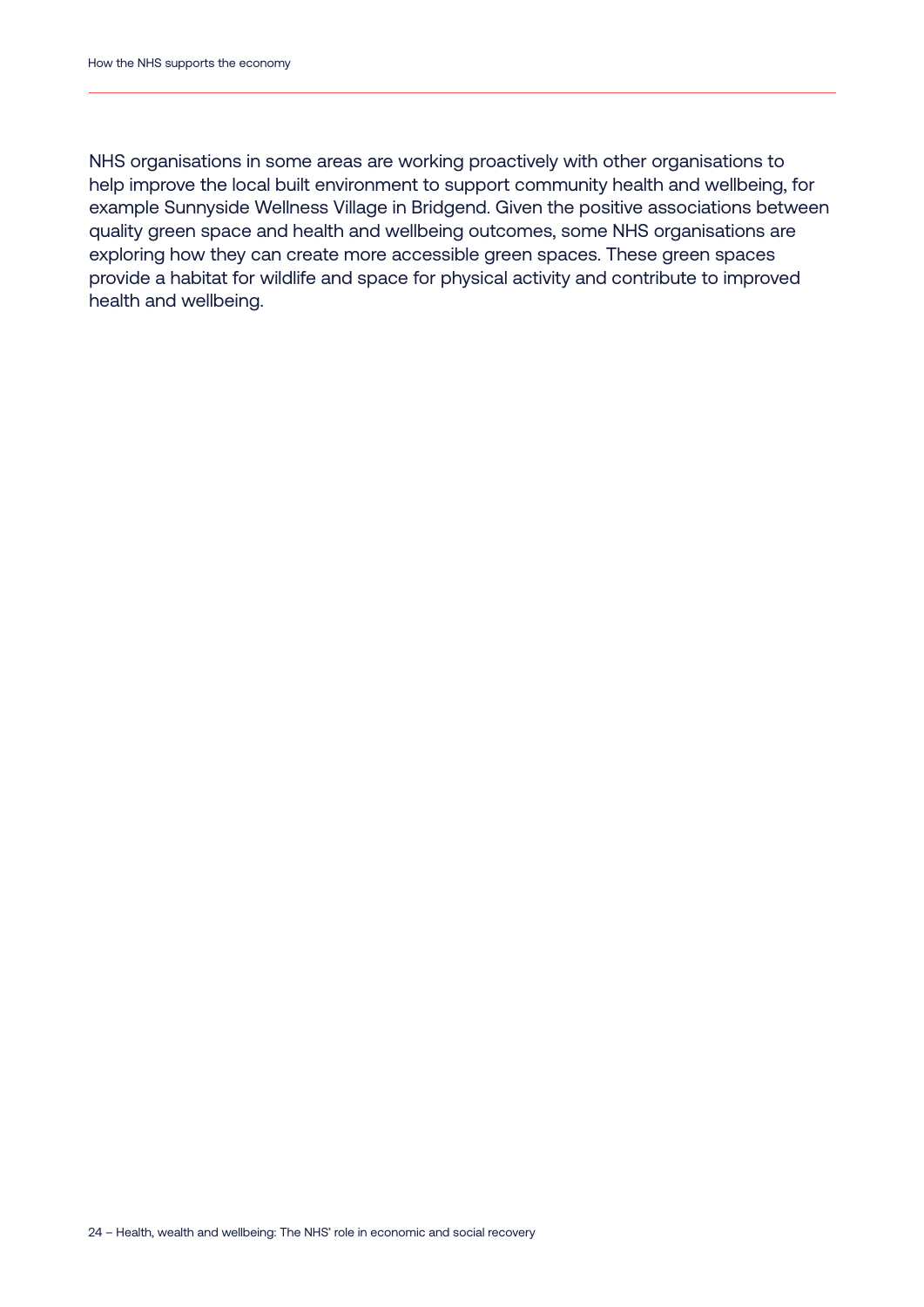#### **Considering the social benefits** Swansea Bay University Health Board

Fairfield, situated in Cefn Coed Hospital, is a substantial two storey detached freehold dwelling, surrounded within a large lawned area of approximately 0.45 acres. On the 30th January 2020, Fairfield was deemed by Swansea Bay University Health Board to be surplus to requirements and approval was received for it to be placed onto the open market for sale. Releasing land from the Health Board estate, which is no longer required to deliver health and care services, was an opportunity for the Health Board to support their sustainability and transformation plans.

When selling the land the Health Board considered the principles of the Wellbeing of Future Generations Act. The Act supported the Health Board to demonstrate the 'bigger picture' and that disposing of properties could deliver wider societal benefits aside from the immediate financial benefit to the Health Board. The Health Board reviewed its 'traditional' approach to evaluating bid to purchase properties and adopted an approach that allowed for evaluation of bids received based on quantitative/qualitative criterion rather than the highest bid received.

The recommendation that was put forward and accepted by the Health Board was for the sale of Fairfield to be given to Kids Cancer, a National Children's Cancer charity, because the bid linked with the Health Boards Annual Plan and the three wellbeing objectives within the Plan; Giving every child the best start in life; Connecting communities with services and facilities; and Maintaining health, independence and resilience of individuals, communities and families.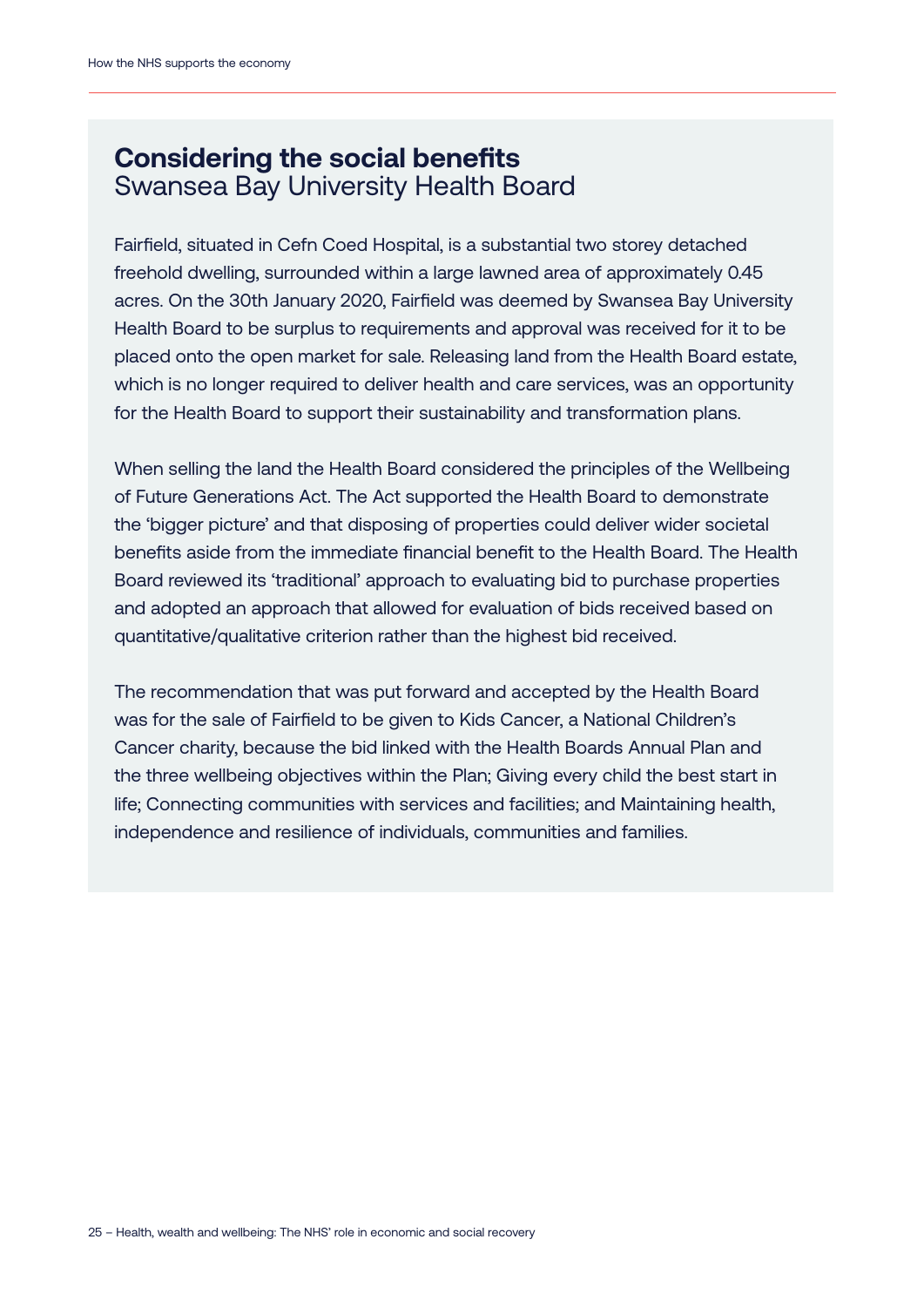#### **Public Service Hub** Powys Teaching Health Board

COVID-19 restrictions have highlighted that working from home is now possible for a lot of roles that were previously solely office-based. As other public services, such as Welsh Government and Local Authorities, are considering the amount of office space in their estates, public service hubs are being suggested as a solution. Such spaces offer hot-desking style facilities for multiple public services and would be located in close proximity to town centres.

A public service hub has been in operation in Newtown, Powys, for a number of years after evolving as an organic response to challenges faced in rural Wales, a fact that is being considered by Powys Teaching Health Board in their future developments.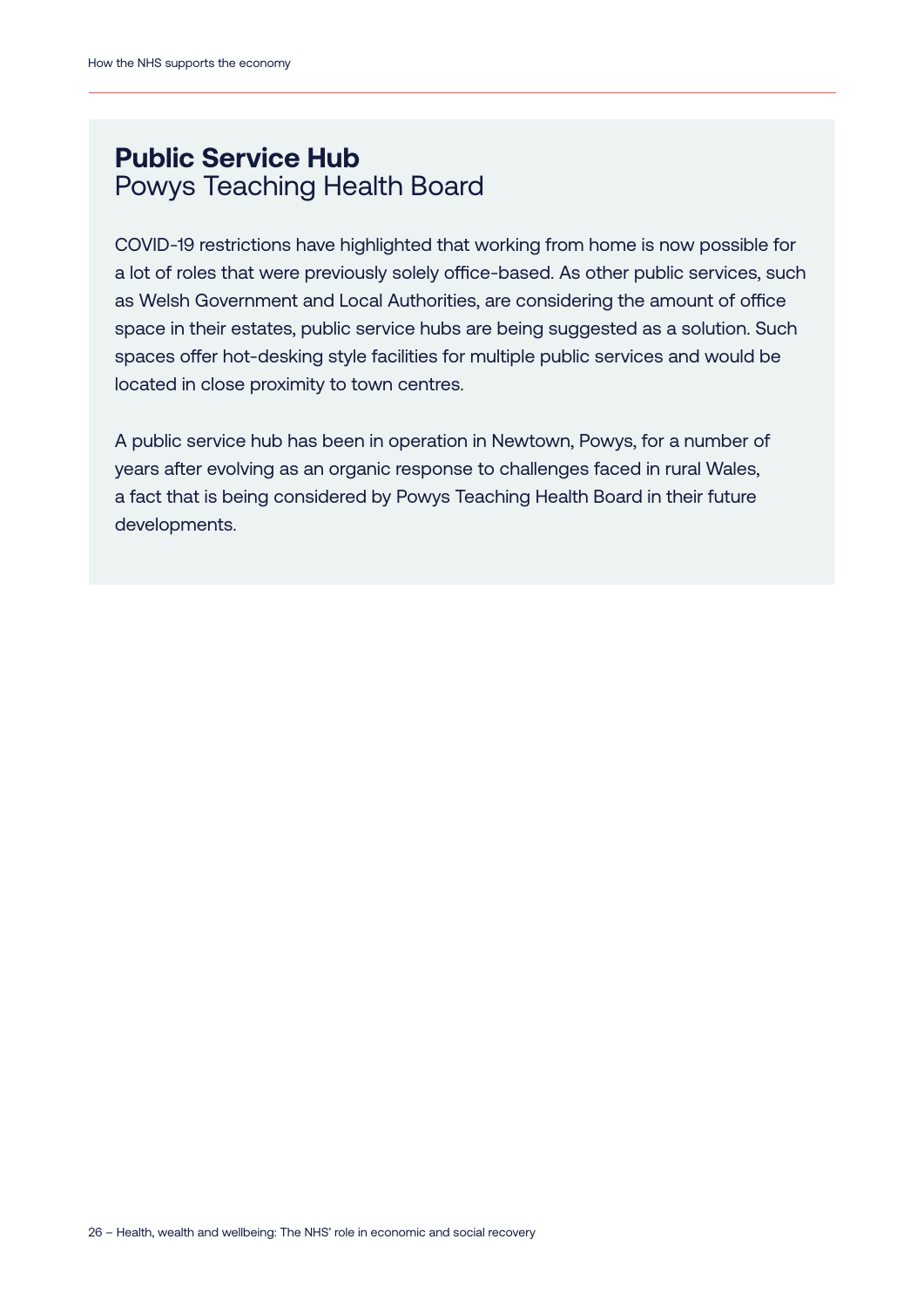#### The role of the NHS in life science research and innovation

The NHS supports employment in high value sectors such as life sciences, pharmaceuticals and medical technologies. It is also a major driver of health-related research, in partnership with universities, and has a role in inward economic investment to Wales.

A KPMG report for Health and Care Research Wales, *[Impact and value of research](https://healthandcareresearchwales.org/sites/default/files/2020-10/impact_value_research_supported_NHS_organisations_Wales_2020.pdf)  [supported by NHS organisations in Wales](https://healthandcareresearchwales.org/sites/default/files/2020-10/impact_value_research_supported_NHS_organisations_Wales_2020.pdf)*, published in September 2020, evidenced that in 2018/19 an estimated total of £93 million in GVA and approximately 1,600 full time equivalent jobs were supported by NHS Wales health research activity.

Research provides benefits to clinicians, the population of Wales, and internationally. Clinical, research and operational staff trained in Wales are used worldwide. Selected firms in Welsh life sciences undertake research, development and manufacturing in the region, making use of highly skilled workers, but also benefit from the presence of the universities, and medical staff within the NHS itself.

In addition, the health and care system has a key role to play through embracing and exploiting digital innovation. Through helping to promote digital inclusion and addressing digital inequality, it will aid economic and social recovery in Wales. The Welsh Government *[Digital Strategy](https://gov.wales/digital-strategy-wales-html)*, published in March 2021, states that "*we recognise the importance of digital to ensure that Wales' economy remains competitive in a global market while reducing inequality and spreading wealth and wellbeing across Wales*". The NHS plays a key role in driving this agenda as a major employer in Wales and as a consumer of innovation. An increasingly digitally literate NHS workforce will have a wider impact on population digital literacy.

An example of innovation and economic development in this area is the Cyflymu/ Accelerate programme, which is led by Life Sciences Hub Wales in collaboration with Welsh universities. Health Boards are engaged as part of the process to help support small and medium sized enterprises to develop innovative solutions to health and social care challenges.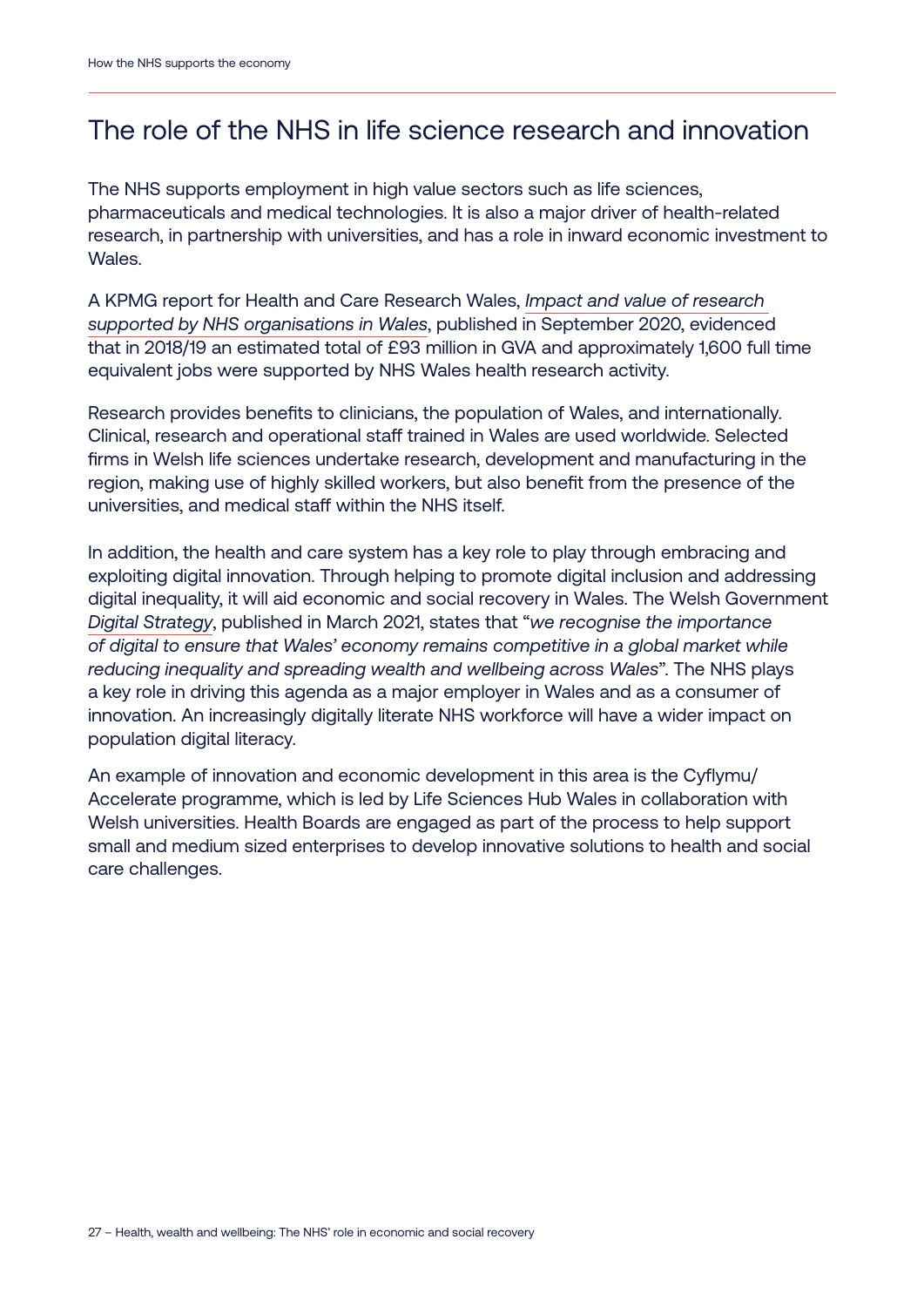#### **Enhancing anti-viral/anti-microbial high touch surfaces** Cwm Taf Morgannwg University Health Board

The need to sanitise surfaces has always been important within both clinical and non-clinical settings. Unfortunately, COVID-19 has increased the urgency of need in order to minimise transmission of the virus. Some studies have indicated that the SARS-CoV-2 virus survives on stainless steel surfaces for as long as 3-7 days. An existing body of evidence indicates that metallic elements such as copper possess anti-microbial properties. For example, microbes such as bacteria and viruses, that come into contact with copper surfaces are killed within hours; this is known as contact killing.

Building on this knowledge, a unique, collaborative project between industry, health care and academia is being undertaken to test, evaluate and validate the potential of combining novel anti-tarnish coatings with metallic surfaces to enhance the killing efficacy of surfaces exposed to microbes including the SARS-CoV-2 virus. Such a technology has the potential to provide an added benefit for surfaces located in high-use clinical settings, such as doors, and seeks to increase their practicality through decreasing the effects of tarnishing.

Cyflymu/ Accelerate is supporting the delivery of this innovative project through Cardiff University's academic expertise in investigating the efficacy of combining novel coatings with metallic surfaces (copper, brass and an anti-tarnish copper) for bactericidal and viricidal properties, alongside project management through the Clinical Innovation Accelerator. This will be complemented by the industrial expertise of The Royal Mint in copper production, and that of Armadillo Metal Coatings in anti tarnish technology. Commercial appropriateness will be managed by Dusk Water, with Cwm Taf Morgannwg University Health Board providing the hospital environments for the installation of push door plates, and the Health Board engagement needed to implement the results.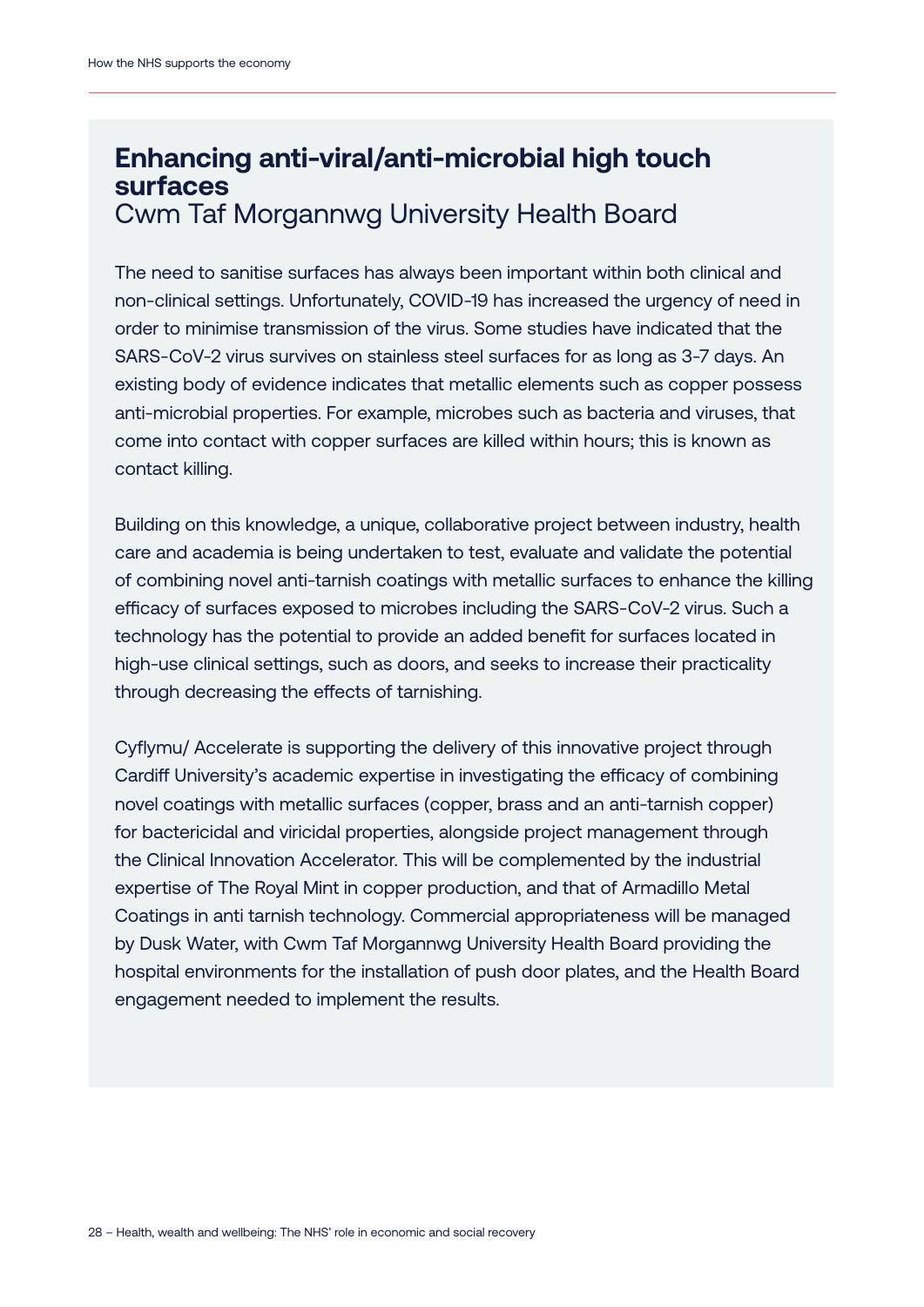#### **TriTech Institute** Hywel Dda University Health Board

TriTech, a commercial venture by Hywel Dda University Health Board, supports the development of healthcare solutions on a local, national, and global level offering designers and manufacturers a single point of access to the NHS through a collaborative and agile approach.

The TriTech team are comprised of industry-leading engineers, scientists and clinicians who rapidly move innovative medical technologies into trials and direct patient care. The team's advanced skills in clinical and research design are combined with technical engineering expertise to manage the whole innovative pathway from early unmet need, through to concept design, prototyping, clinical testing, and real-world service evaluations.

Embedded within the NHS, their innovative consultancy service has supported a range of customers, varying from global healthcare tech companies to small Welsh start-up's. Their team can support with a wide range of solutions – from initial research and development phases of a new medical device or software to supporting small and medium-sized enterprises, and start-ups with regulatory compliance advice.

Their connections with Higher Education Institution partners and clinical teams at Hywel Dda University Health Board provide a unique collaboration between Swansea University and University of Wales Trinity Saint David.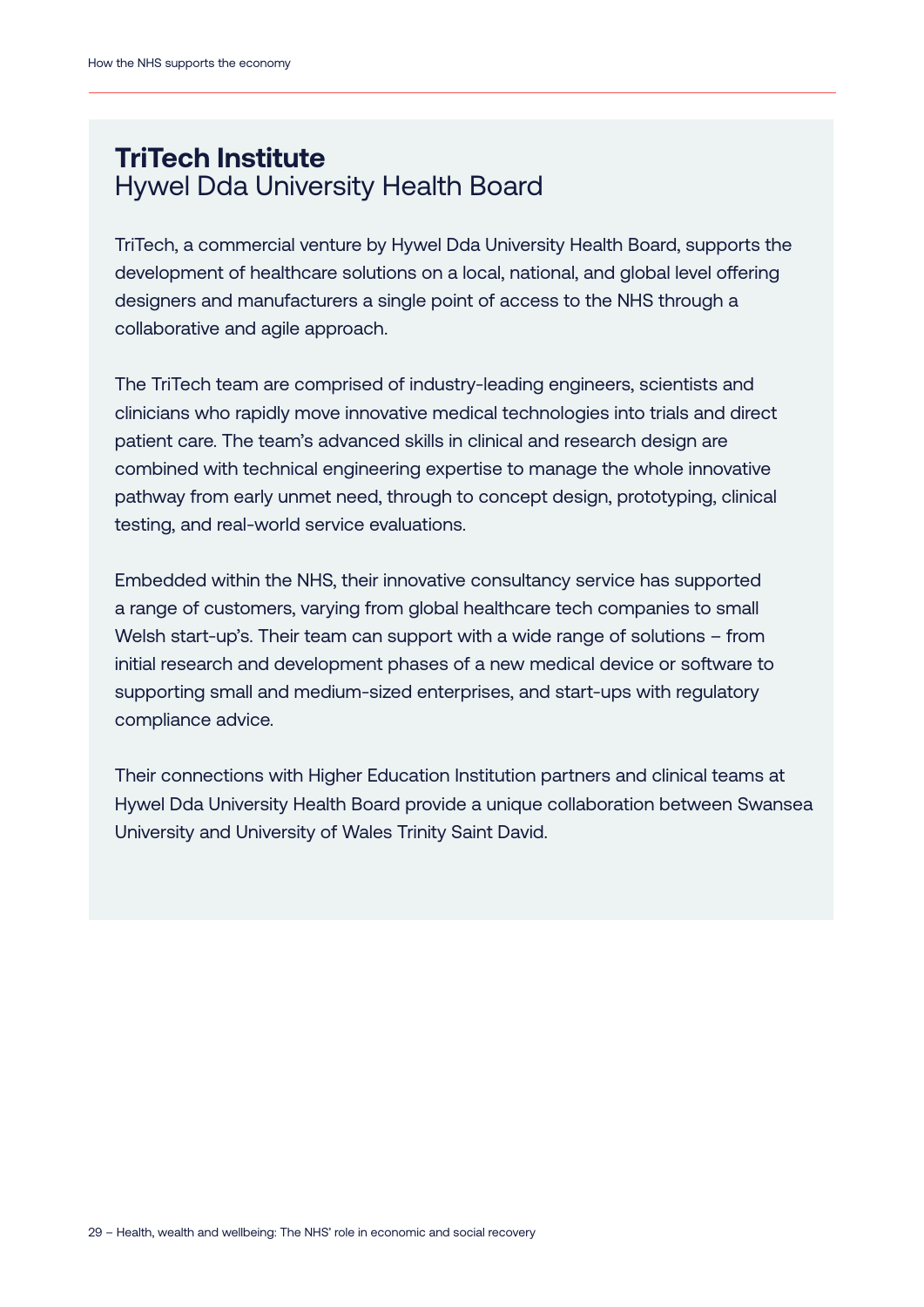#### The NHS as a leader for environmental sustainability

The climate crisis has serious direct and indirect consequences for health. A 2018 *[Public](http://www.wales.nhs.uk/sitesplus/documents/888/PHW%20Air%20pollution%20report%20%28final%20English%29.pdf)  [Health Wales report](http://www.wales.nhs.uk/sitesplus/documents/888/PHW%20Air%20pollution%20report%20%28final%20English%29.pdf)* on reducing health risks associated with road traffic air pollution in Wales stated "*the societal cost of air pollution from health service costs and lost workdays is estimated to be £1 billion each year*". Exposure to air pollution is estimated to cause the equivalent of 40,000 premature deaths in the UK each year, with an estimated burden on early deaths in Wales in an equivalent range of between 1,000 and 1,400.

Building on the *[NHS Wales Carbon Footprint](https://gov.wales/sites/default/files/publications/2020-09/nhswales-carbon-footprint-2018-19.pdf)* report, the *[NHS Wales Decarbonisation](https://gov.wales/sites/default/files/publications/2021-03/nhs-wales-decarbonisation-strategic-delivery-plan.pdf)  [Strategic Delivery Plan](https://gov.wales/sites/default/files/publications/2021-03/nhs-wales-decarbonisation-strategic-delivery-plan.pdf)*, published in March 2021, sets out the target to become net zero by 2030. NHS organisations have a significant impact on the environment and are some of the largest contributors to climate change and air pollution. Delivering high-quality health and care places numerous demands on natural resources and the environment, such as: the use of energy, water and consumables, including single-use plastics; waste production and waste management; and travel, which requires fossil fuels and contributes to air pollution.

As highlighted in the Health Foundation's report, "*[Building healthier communities: the role](https://www.health.org.uk/publications/reports/building-healthier-communities-role-of-nhs-as-anchor-institution)  [of the NHS as an anchor institution](https://www.health.org.uk/publications/reports/building-healthier-communities-role-of-nhs-as-anchor-institution)*", in 2017 the health and social care system in England used 27.1 million tonnes of CO2e and 2.23 billion cubic metres of water. This includes 589,000 tonnes of waste and 9.5 billion travel miles generated by NHS services. Indeed, health and care-related travel constitutes around 5% of all road travel in England.

Following the Welsh Government declaring a Climate Emergency for Wales in April 2019 with the ambition for the Public Sector in Wales to be carbon neutral by 2030, they published the "*[NHS Wales Carbon Footprint 2018/19](https://gov.wales/sites/default/files/publications/2020-09/nhswales-carbon-footprint-2018-19.pdf)*" report in July 2020. The report highlights that while over the last few years NHS Wales have started to take a more proactive approach to addressing their carbon footprint, NHS Wales carbon footprint remains high. The NHS Wales 2018/19 Carbon Footprint was calculated as ~1 million tCO2e. This has an associated estimated cost of £1.965bn of direct NHS Wales spend. In 2018/19, 99% of NHS Wales' total building use emissions were energy related, consisting of 86% energy and 13% upstream energy. Water and waste account for a small percentage of building use emissions.

In Wales, the NHS produces up to 600,000 tonnes of waste each year, and around 85% of this waste is categorized as non-hazardous. Although much of this waste is recyclable, a significant amount is still incinerated or sent to landfills. A significant part of this waste is the packaging of consumable products that are routinely used on a single-patient basis, with operating theatres and pathology laboratories being the areas that produce the greatest quantities.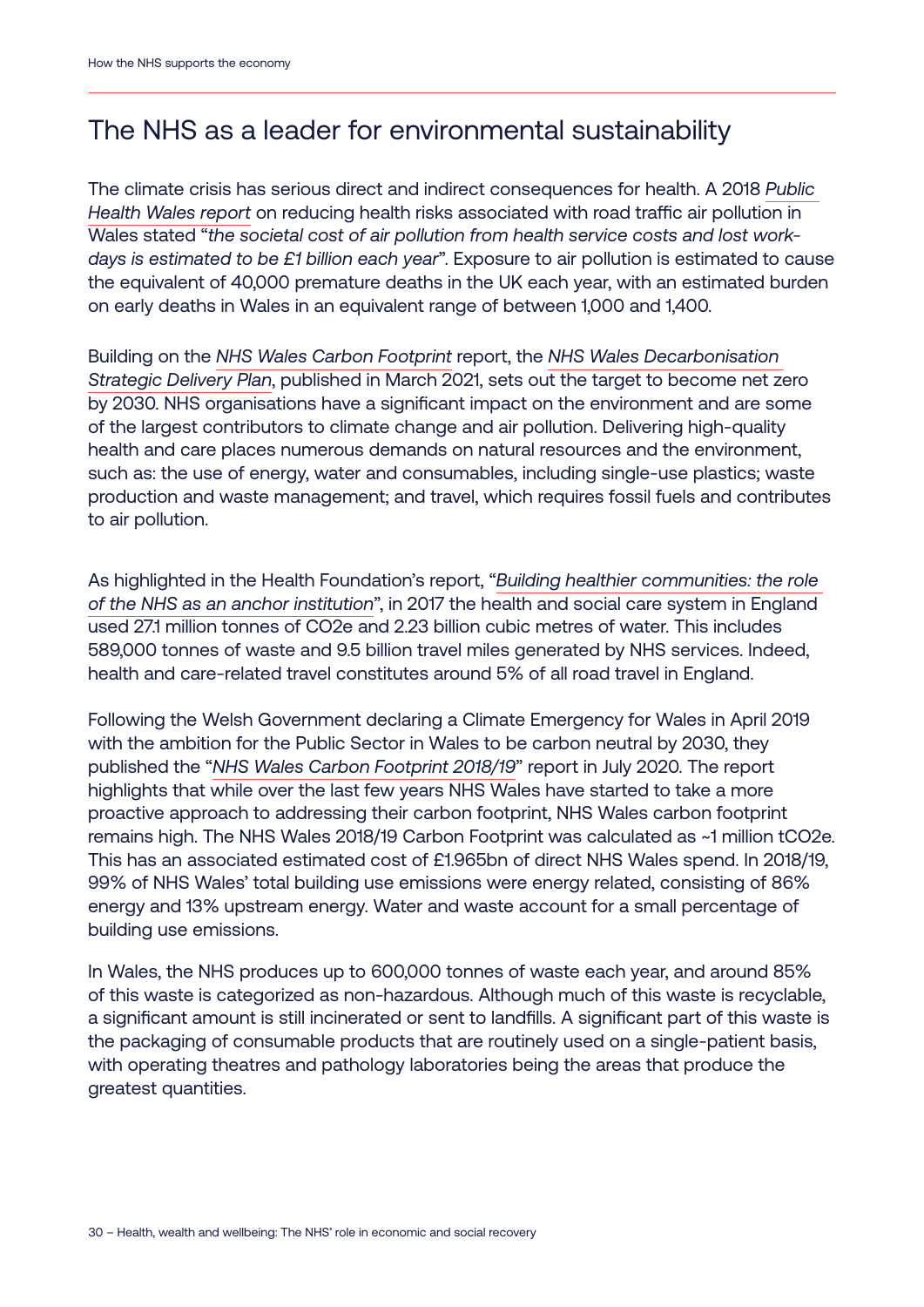Whilst healthcare waste must be categorized, segregated and processed according to the appropriate waste management stream, practices around waste management and the communication of relevant practices could be enhanced. For example, diverting specific waste from incineration and landfills into recycling, saves money and reduce carbon.

Transport emissions are often recognised as being associated with an organisation's own vehicle fleet. However, NHS Wales transport related emissions are much wider reaching than this and business travel associated with staff expensed travel in personal vehicles must also be considered. Additionally, commuting of staff from home to base and also patient and visitor travel to place of care, contribute to emissions significantly. Finally, the Welsh Emergency Ambulance Service air ambulance also contributes to carbon emissions. The ambulance service is looking to address this through its Environmental Strategy and the trial of electric vehicles for patient transport.

Through using its buying powers, NHS Wales organisations are looking at establishing new, local supply chains, which will have the additional impact of shortening the supply chain and reducing carbon. In addition, making better use of digital technology across our services and communities, including video consultations, will reduce the environmental impact of healthcare delivery.

Given its large carbon footprint, any action taken by the NHS to support responsible consumption and reduce waste has a significant impact on the environment. This is important not only to reduce carbon impact, but to support more sustainable utilisation of finite resources overall across Wales and the UK.

"*The NHS has the power and responsibility to influence action on a broader scale, to reduce its contribution to climate change and protect resources for the health of future generations.*"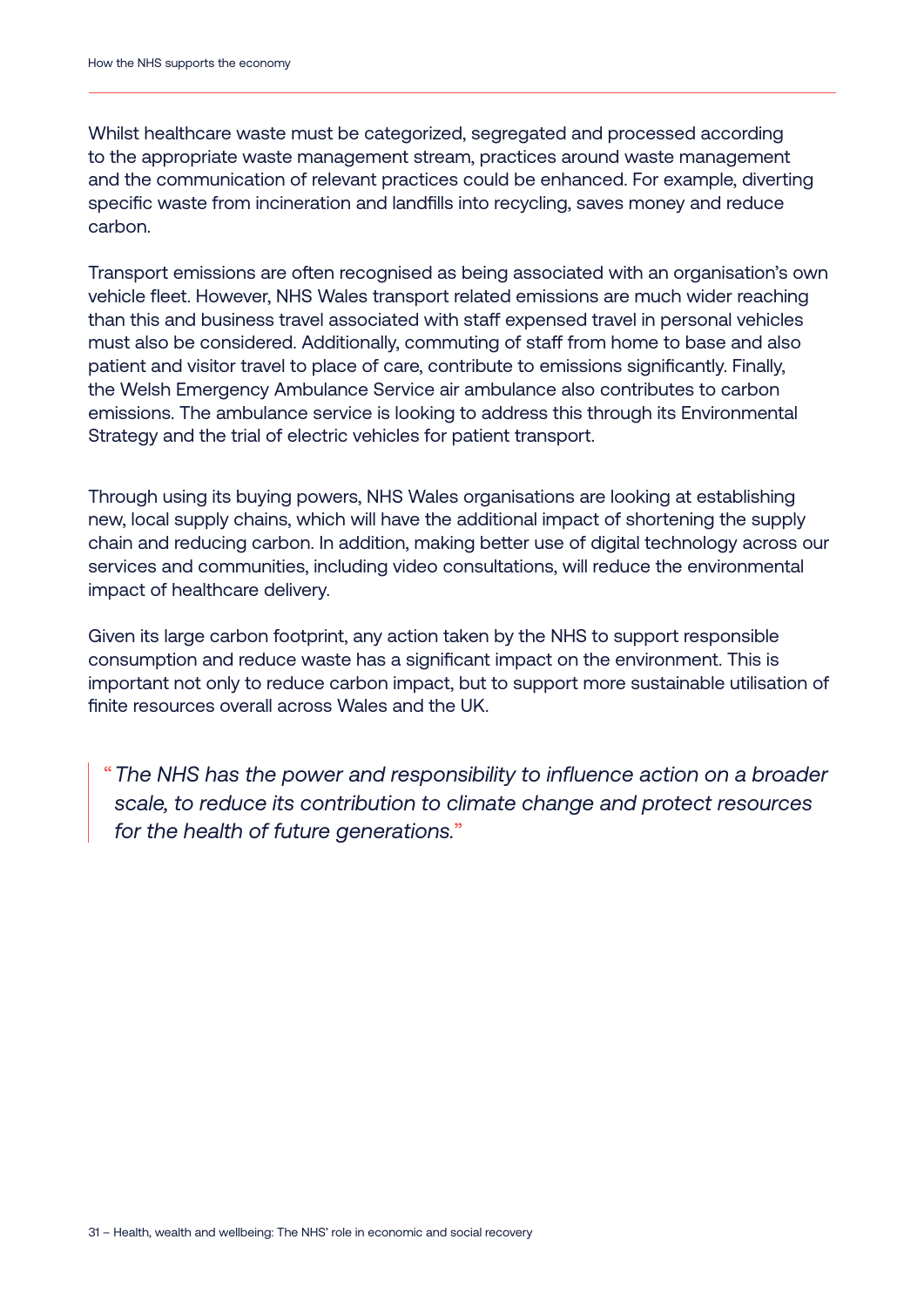#### **Reducing the carbon footprint** Swansea Bay University Health Board

The Re:Fit Project (Re:Fit) is a £15.3 million investment in environmental initiatives to reduce Swansea Bay University Health Board's carbon footprint. The Re:Fit framework allows public organisations to access funding, via Salix, to implement a range of Energy Conservation Measures (ECMs). The savings these measures generate not only reduce carbon emissions, but also generate additional longterm cost savings and reduce back log maintenance, providing increased budget certainty for the Health Board.

The Re:Fit project includes a range of energy conservation measures at eight of the Health Board's highest use buildings, as well as development of a 4MW Solar Farm which will provide around 20% of the electricity for Morriston Hospital. This will provide carbon free electricity for the site, addressing the issue of the carbon footprint from network utilities.

The investment in the solar farm and energy-reducing schemes will lead to a minimum guaranteed saving of more than £1.5 million a year. It will also reduce carbon emissions by around 3,000 tonnes a year.

Whilst the focus of the project has been to reduce the carbon footprint of the organisation, it has also sought to improve the services within the Health Board's facilities. The introduction of LED lighting and the installation of over 14,000 LED light fittings will not only reduce the carbon footprint, it also improves the lighting levels, aesthetics of the ward for patients and staff, and reduces the maintenance required due to the longevity of the fittings.

By engaging with the Re:Fit Framework, the Health Board has been able to work in partnership to deliver a range of the decarbonising initiatives. These initiatives will reduce the Health Board's emissions by over 73,000 tonnes over the lifetime of the project.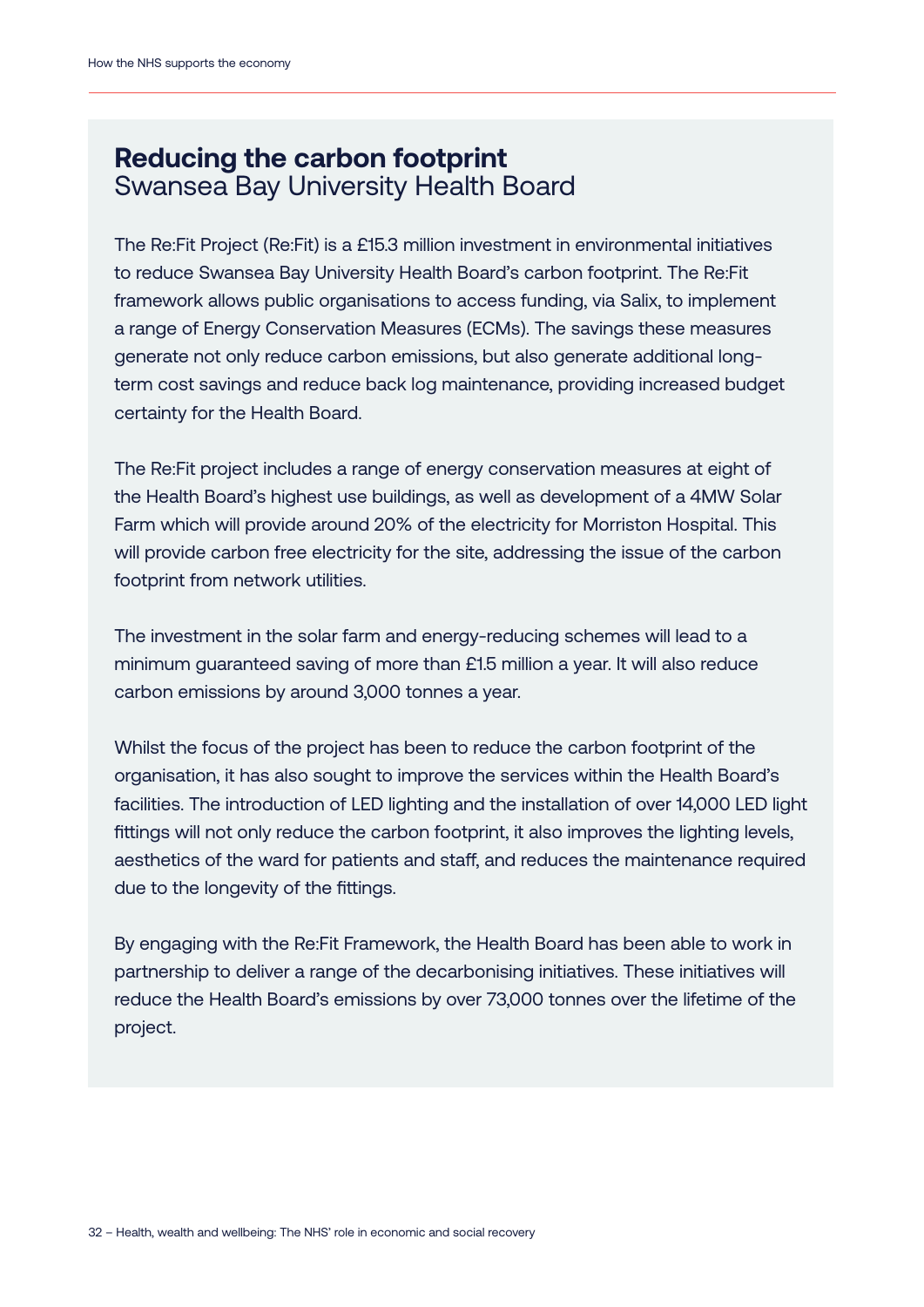#### **Healthy Travel Charter** Cardiff and Vale University Health Board

In April 2019, Cardiff and Vale University Health Board formally signed the Cardiff Healthy Travel Charter, which commits the organisation, along with a number of other public sector organisations in the city, to support and increase the number of staff and visitors reaching the Health Board sites by walking, cycling and public transport, and also support a shift from fossil fuel vehicles to electric vehicles. This will contribute to reduced sedentary behaviour, improve air quality and social cohesion and reduce inequalities and carbon emissions across the city.

In October 2019, a similar Charter in the Vale of Glamorgan was launched, and in January 2020 leading businesses in Cardiff signed up to the Business Healthy Travel Charter, developed in conjunction with Cardiff's Business Improvement District. This work has come out of close collaboration between the Health Board and Cardiff Council, with a Consultant in Public Health Medicine seconded 1 day a week to Cardiff Council transport team to increase healthy and sustainable travel and improve air quality in the City as part of the City's Clean Air Plan.

The Healthy Travel Charters are now being rolled out across Wales, with a Gwent Charter launched in 2020 and Charters under development in Swansea, and North Wales.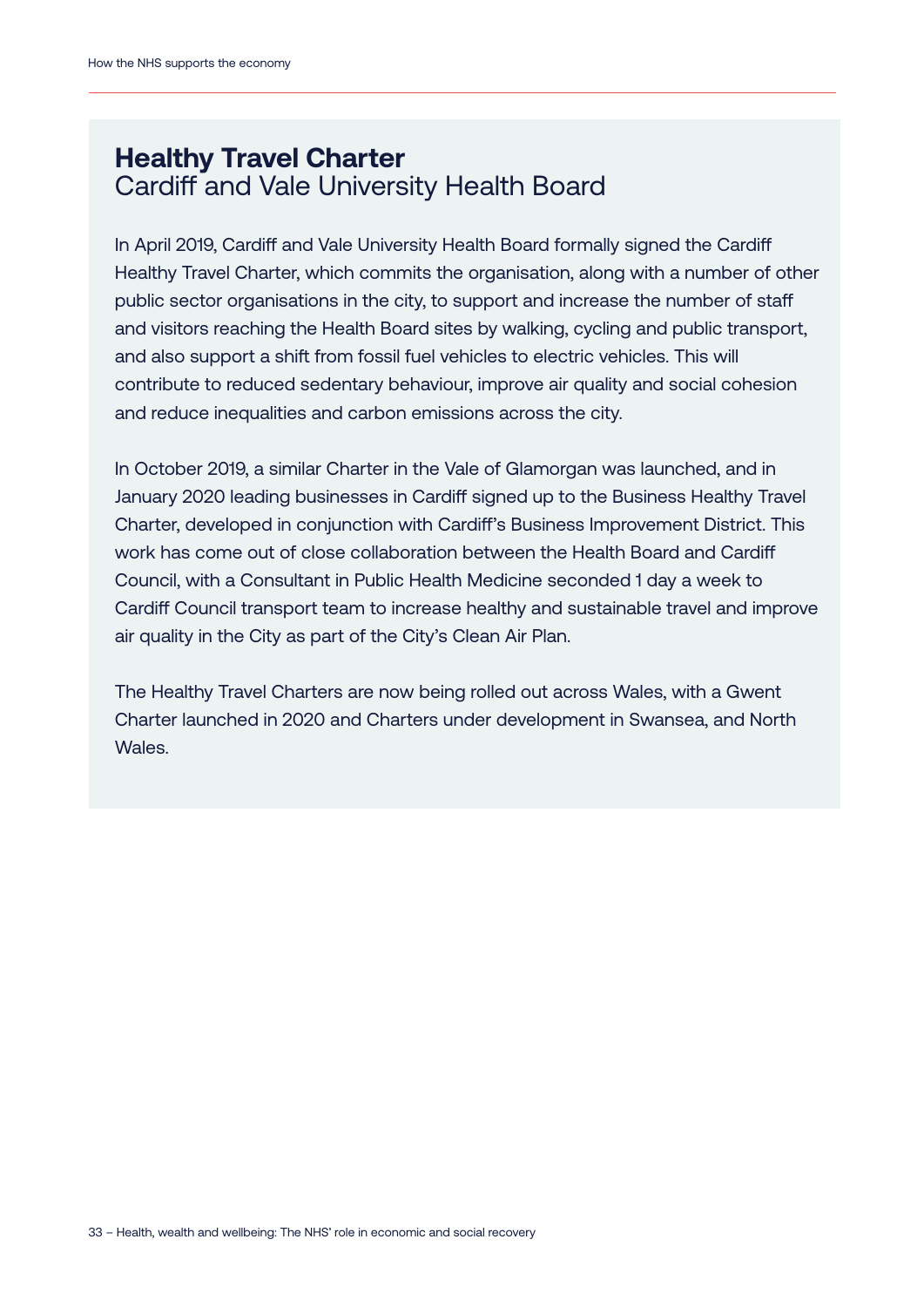# Improving health outcomes in local communities

As a result of the pandemic, it is now time for health impacts, health services and communities, to be at the centre of plans for the regeneration of high streets.

The decline of the UK's high streets is well documented. The growth of out-of-town shopping centres and internet shopping has led to absentee landlords, empty shops and a stifling of choice at the heart of our communities. The pandemic has further impacted and affected the high street due to lockdown measures and more people working from home. As the Welsh Government's *[Transforming Towns](https://gov.wales/support-improve-town-centres)* agenda highlights, public sector organisations are the catalyst to breathe new life and purpose into local streets.

The high street occupies a pivotal role in our communities. They are often a point of community focus at the heart of nearly every city, town and village, and for generations have been the place where people go to shop, meet or work. They are an economic, social and cultural hub that shapes the vibrancy, wellbeing and prosperity of where we live and work.

The pandemic can act as a timely opportunity to consider which NHS services could be more effectively and appropriately delivered in communities. This can be done in ways that make our high streets more economically and socially sustainable and the services themselves more accessible to people across Wales. As highlighted in the NHS Confederation briefing, *[Health on the high street](https://www.nhsconfed.org/sites/default/files/media/Health%20on%20the%20High%20Street.pdf)*, published in December 2020, there are immediate opportunities for the NHS to become directly involved in the high street policy agenda. These include running health services from vacant property and broadening the range of services provided within communities. Developing a healthier high street does not have to cost more than the current system and could have significant economic advantages for local communities, Local Authorities and property owners.

"*Developing a healthier high street does not have to cost more than the current system and could have significant economic advantages for local communities, Local Authorities and property owners.*"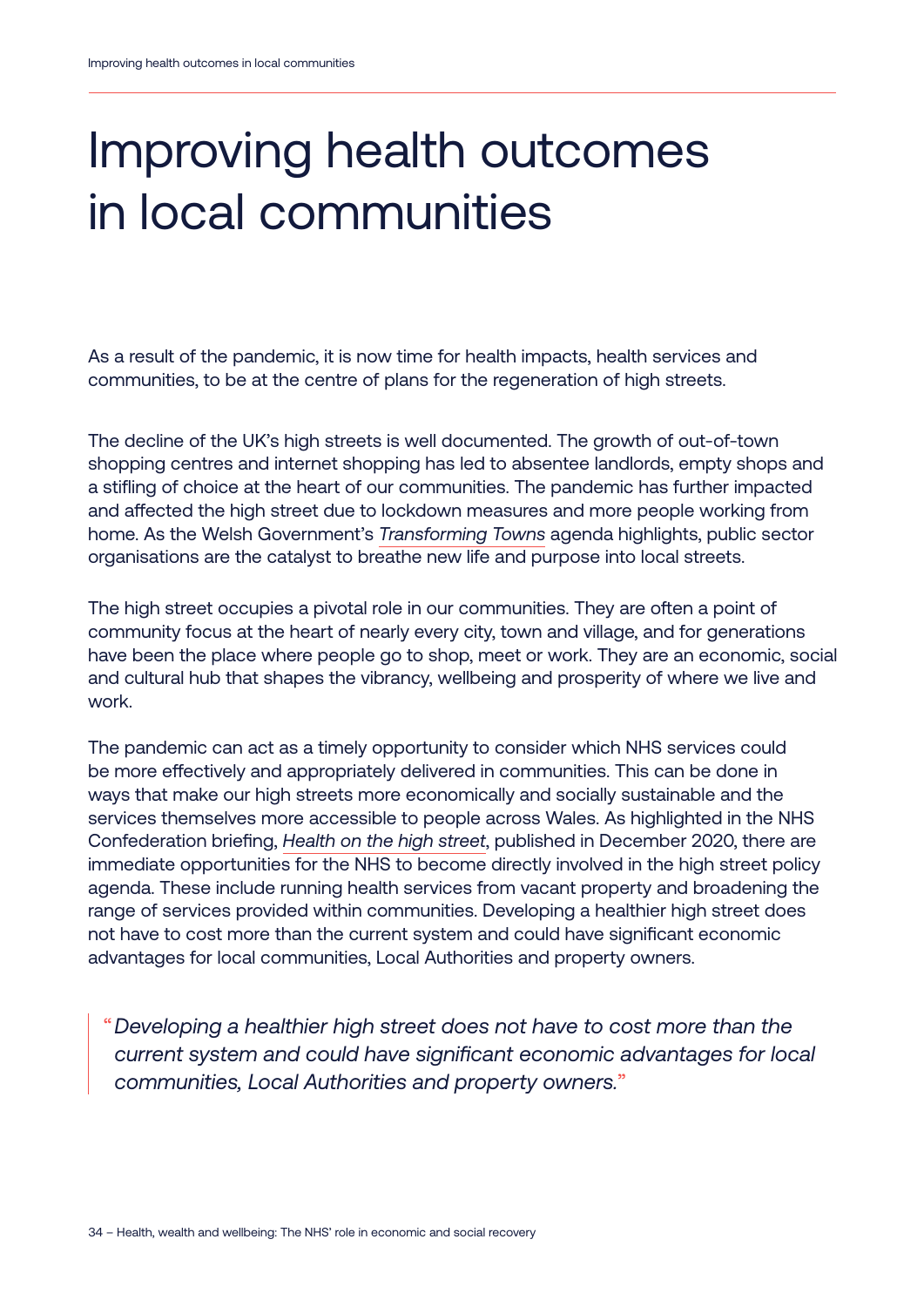Building health into the high street has multiple benefits. It can play an important role in addressing health inequalities, offer much-needed additional capacity for health service delivery and attract more people into their local high street, while encouraging healthier lifestyles. Those who may not use high streets regularly to shop would, for example, use them to attend health services, making more vibrant community spaces.

As high streets tend to be at the centre of public transport networks, this can make a wide range of health and care services more accessible to people and, importantly, increase their engagement and effectiveness. It would also reduce carbon emissions, as travel to distant hospitals could drop in the longer term. High streets are more accessible to people without cars than out-of-town centres and offer a chance to promote other sustainable forms of travel.

Reduced travel time for tests and consultations could mean less need for people to take time off work to access services, and potentially access services during lunch breaks. This matters in both rural and urban locations and would, for example, support families struggling financially or who are self-employed, helping to reduce health inequalities by improving access to services locally and at low travel cost.

Local Authorities have a particularly important role to play in developing and embedding health on the high street principles. The NHS is well placed to work with them to assist in developing an approach that better understands the social and economic potential of health, as well as strengthening the role of communities in decision making, and ownership and use of high street spaces.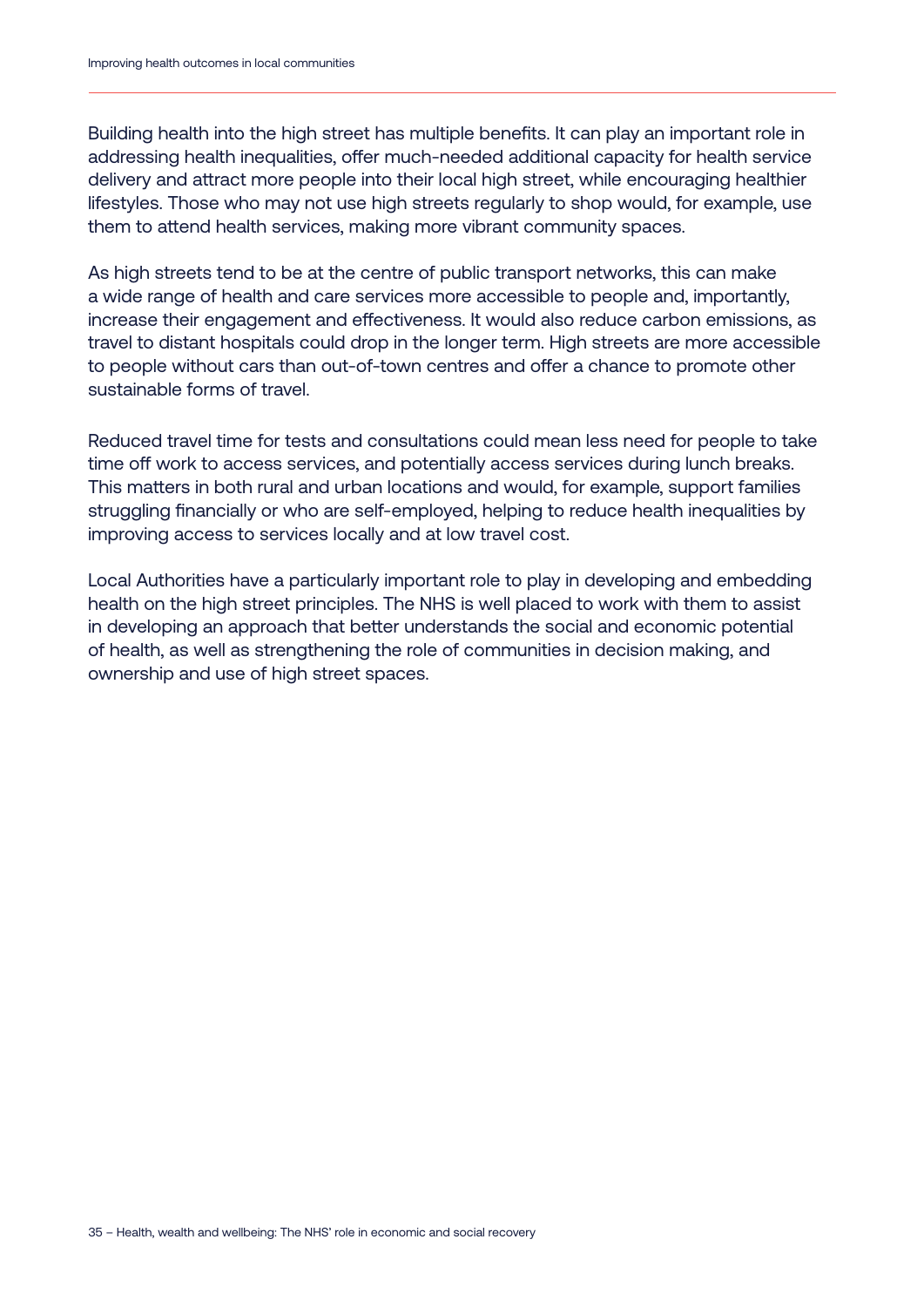# Population health and population wealth

Widening health inequalities and growing pressures on health care services have prompted a fundamental conversation about the role of the NHS in prevention and its broader influence in local communities. There is a growing chorus of voices from across NHS leadership that recognises the strength of the links between population health and population wealth. Stubborn and persistent health inequalities between and within areas of Wales undermine the economic potential of places.

The *[Health Foundation](https://www.health.org.uk/news-and-comment/charts-and-infographics/what-geographic-inequalities-in-covid-19-mortality-rates-can-tell-us-about-levelling-up)* notes that in Wales, women from the most deprived areas are expected to live 20.1 fewer years in good health than women from the least deprived areas and men 17.8 fewer years in good health. Between March 2020 and December 2020, the mortality rate in the most deprived areas of Wales was 1.6 times higher than in the least deprived areas.

The pandemic has also led to increased demand on mental health services. As the Mental Health Foundation report, *[The COVID-19 pandemic, financial inequality and mental health](https://www.mentalhealth.org.uk/sites/default/files/MHF%20The%20COVID-19%20Pandemic%201.pdf)*, highlights the longer-term socio-economic impacts are likely to reproduce and intensify the financial inequalities that contribute towards the increased prevalence and unequal distribution of mental ill-health. The link between poverty and mental health has been recognised for many years and is well evidenced. In general, people living in financial hardship are at increased risk of mental health problems and lower mental wellbeing.

For too long, we have looked to the health service to address these challenges in isolation, but the NHS alone simply doesn't have the levers to make the changes we know are vital to creating the conditions necessary for good health. Health inequality is the result of many and varied factors. The conditions that support us to live healthy lives are broad: our income levels; our level of education and skills; the availability of good work; the quality and security of our housing and our surroundings; access to public services; our social connections to one another; regular physical activity and safe access to outside space; amongst others. Meaningful progress will require coherent efforts across all sectors to close the gap.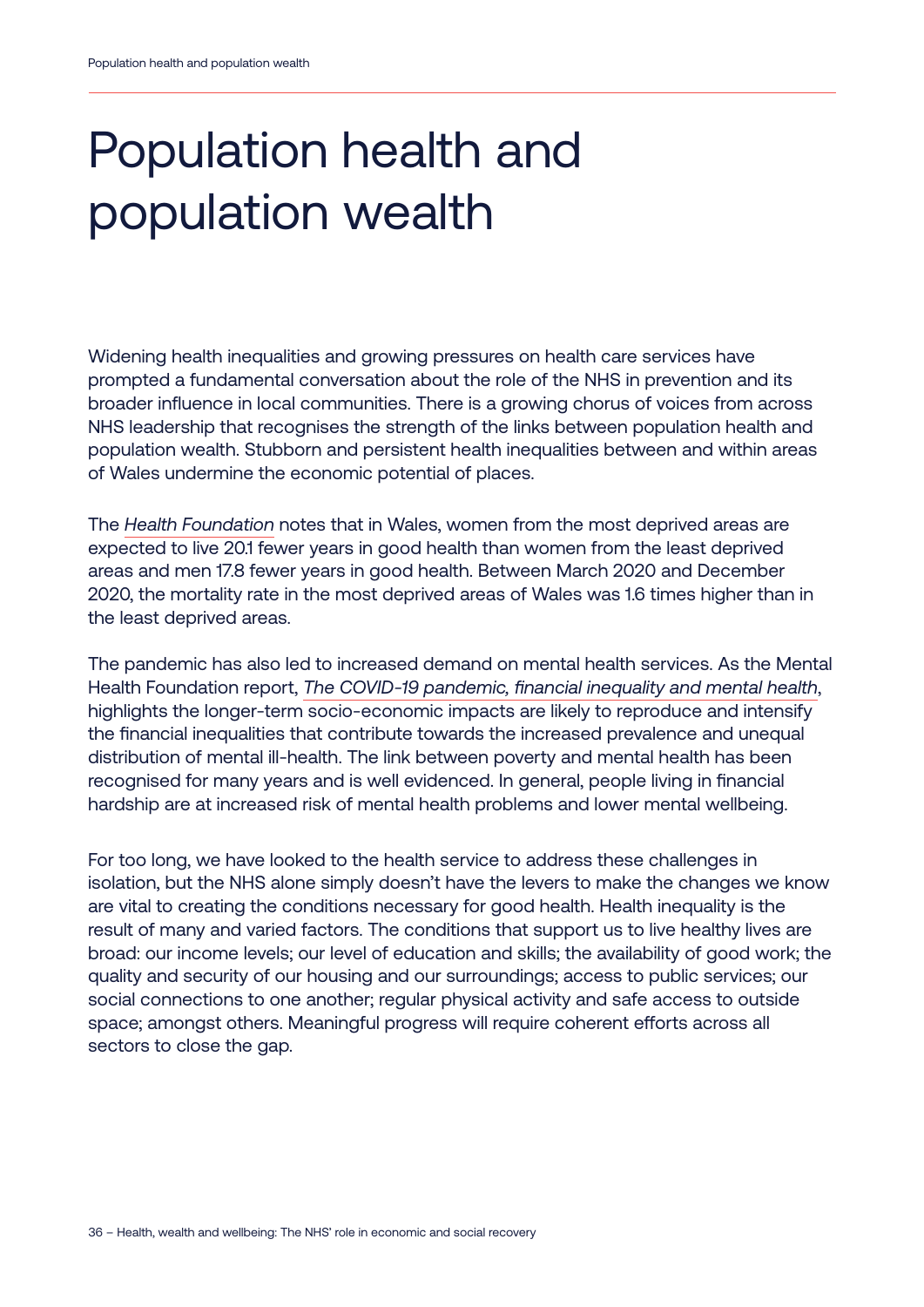A rich literature exists on the long-term economic returns and societal benefits of investing more in people's health, particularly efforts designed to prevent ill health and boost wellbeing. Improving physical and mental health does not simply support growth, it can dramatically accelerate it, and more importantly it can do so in more sustainable and inclusive ways. The *[Heckman Curve](https://heckmanequation.org/resource/the-heckman-curve/)* shows that the highest rate of economic returns comes from the earliest investments in children, providing an eye-opening understanding that society invests too much money in later development when it is often too late to provide great value. It shows the economic benefits of investing early and building skill upon skill to provide greater success to more children and greater productivity and reduce social spending for society.

In line with the ambitions of the Wellbeing of Future Generations Act, there could be an opportunity to invest in early years development to provide a greater return on investment and reduce the burden on the health service in later years. In addition, through implementing the Socio-Economic Duty, it will enable NHS organisations and other public bodies to mitigate inequity and support the most vulnerable and those who suffer socioeconomic disadvantage.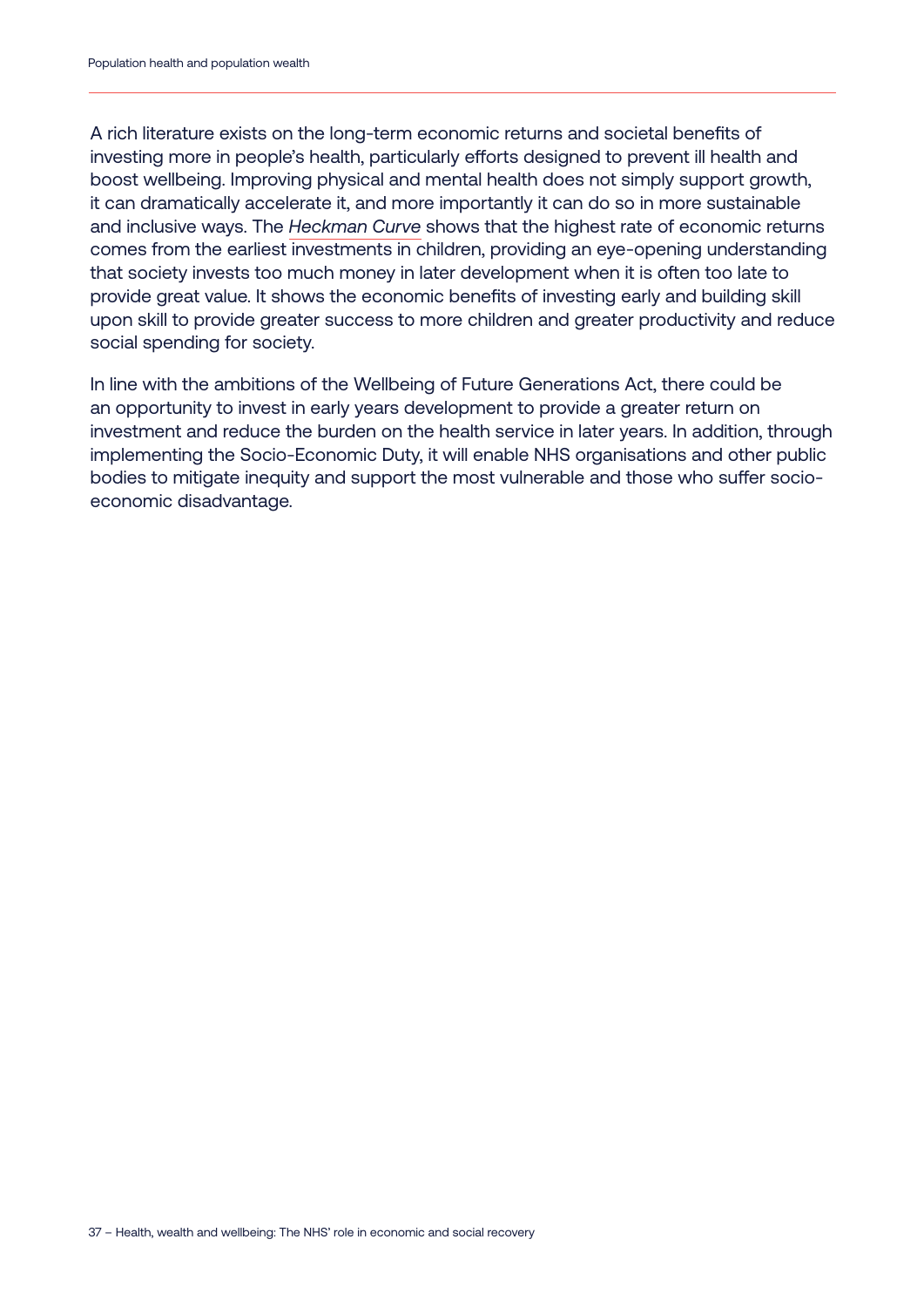#### **Social Value Portal** Hywel Dda University Health Board

Hywel Dda University Health Board (HDUHB), in conjunction with Social Value Portal, have undertaken detailed research work that identify the needs of an area through policy review, deprivation mapping and connecting with community partners. Community stakeholders have been engaged through workshops, surveys, polling and informal group sessions.

The needs analysis reviews relevant policy context and local needs of three county councils, including Carmarthenshire and Pembrokeshire in South West Wales as well as Ceredigion in Mid Wales, in order to understand the key priorities and how social value is currently being delivered for local communities near HDUHB.

The report identified the two most deprived wards in each of the counties and the Health Board has invested in extending this review to include the GP clusters of the three Local Authorities.

The Health Board has invested in extending this review to include the GP clusters of the three local authorities.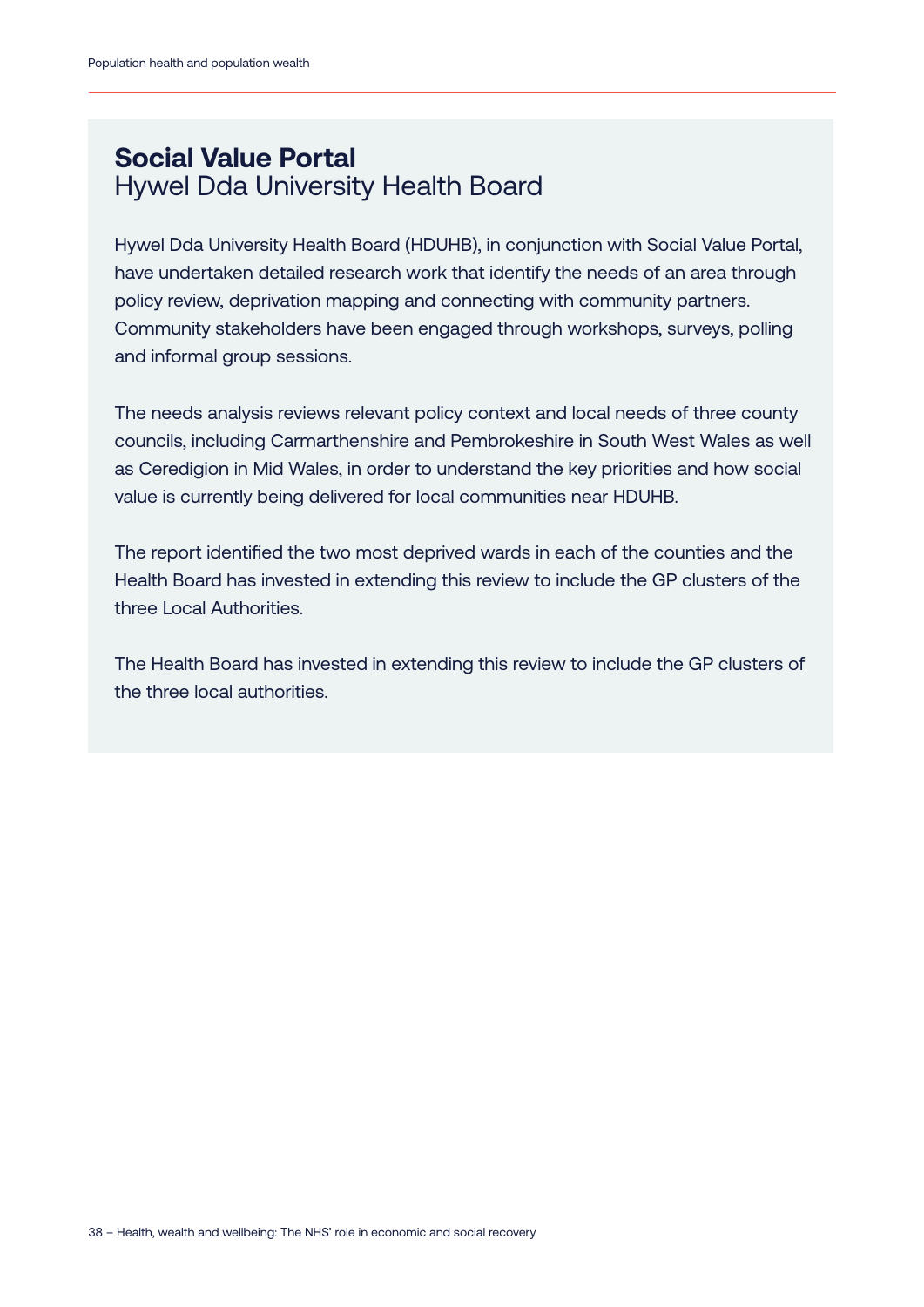#### **Placing wellbeing and health equity at the heart of the COVID-19 response and recovery towards a sustainable and fair economy of wellbeing for all** Public Health Wales NHS Trust

Public Health Wales are working collaboratively with the World Health Organization Regional Office for Europe and the Venice Office for Investment for Health and Development to develop and innovate methods and tools to support policy makers and budget holders to implement an 'Economy of Wellbeing' approach, with a focus on leaving no one behind. This is specifically bringing forward evidence, data and solutions that demonstrate how the health system (NHS in Wales) is an engine for social, economic and environmental stability and wellbeing, contributing to fair and sustainable lives and livelihoods.

The objectives of this collaborative work aim to identify, develop and quantify multiplier effects of policies across sectors that promote and support social and human capital, and sustainable fair economic recovery from COVID-19, contributing to strengthening leadership and capacity of (public) health authorities.

Specifically,

- 1. Place wellbeing and health equity at the heart of the social and economic recovery from COVID-19, building an 'Economy of Wellbeing' approach;
- 2. Advance methodology, data, evidence and knowledge to embed social values in decision and policy-making, ensuring social and economic return on investment;
- 3. Quantify and model multiplier effects of public, especially health, policies, services and interventions, showing their contribution across the five essential conditions (wider determinants of health);
- 4. Strengthen Wales' global 'influencer' and 'innovation site' role, showing and utilising the role of the Health System and Public Health, as a generator of economic goods and prosperity for all.

As part of this, Public Health Wales has joined a new WHO European Economics Alliance to explore, pilot and progress innovative methods, tools and solutions for strengthening health systems and making the case for sustainable investment in people's wellbeing and health equity.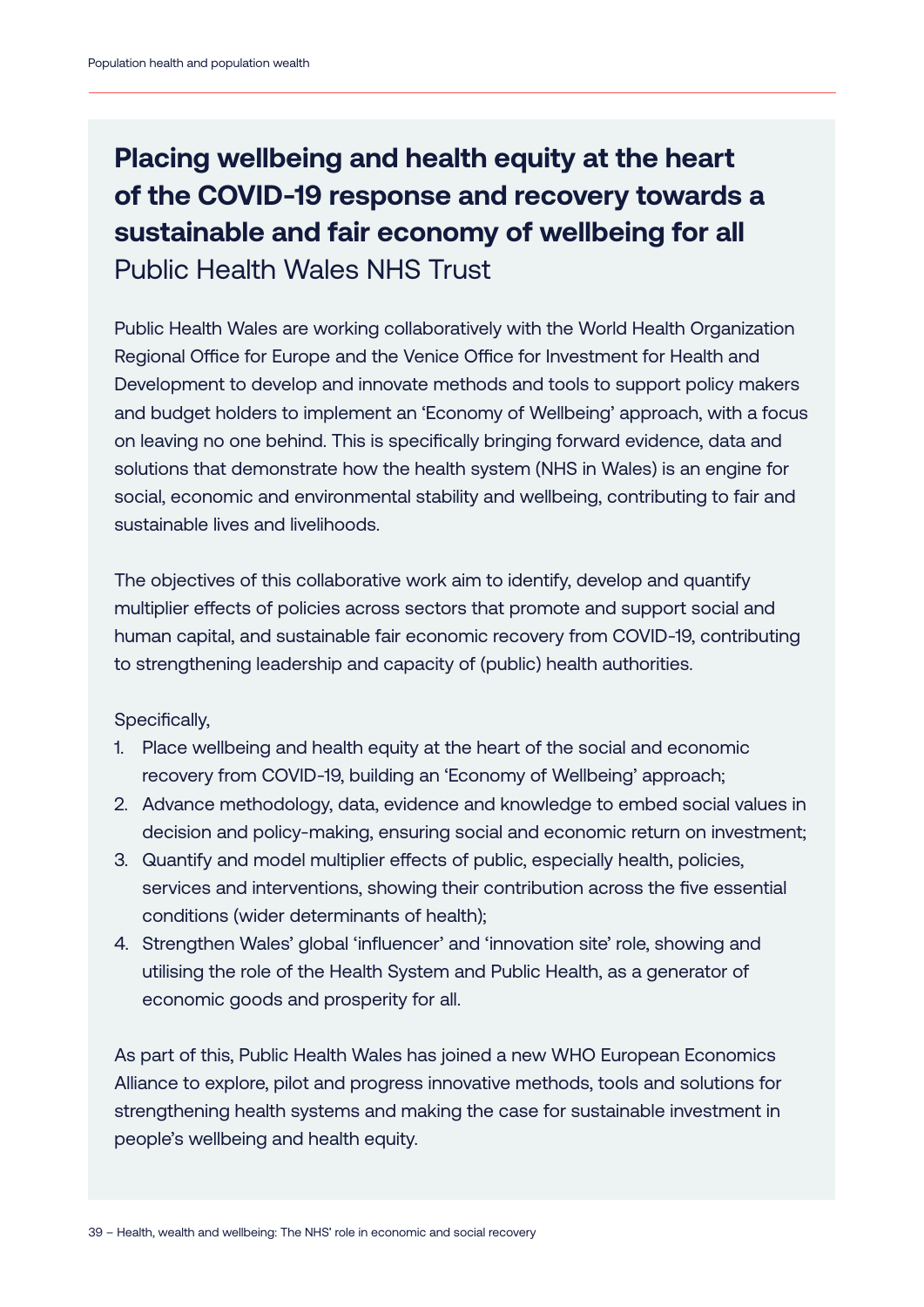### **Conclusion**

As the biggest employer in Wales, the NHS is central to regional economies, supporting a wide range of activity in every corner of Wales. It is important to understand this contribution and understand any changes in the level of support for the NHS in Wales, or indeed that subtle changes in spending within NHS organisations and nationally could have marked local impact on the economy.

The health of communities and local economies are intertwined. Good healthcare is vital for local economies and achieving their long-term growth potential – for treating people if they become unwell, boosting the health and productivity of the labour force, and as a major employer and purchasing organisation within places.

The NHS has a unique opportunity to use its resources to influence the wellbeing of the population it serves and reduce the health inequalities that exist in Wales. Tackling stubborn inequalities and driving recovery and growth through a renewed focus on health requires bold actions. It means prioritising health in its widest sense: from improving population health to strengthening research and development with industry on health technologies. It means anchor institutions – the NHS, universities, local and combined authorities – working together to co-design our communities where people want to live, work and invest through engaging communities and other partners on these efforts, but also boosting the role they themselves play as large employers and economic actors (who in turn will benefit from a healthier workforce).

Throughout the COVID-19 pandemic we have made incredible progress in a number of these areas, but the pandemic has also greatly increased health and wealth inequalities across Wales and significantly shrunk the regional economy. As the NHS Confederation NHS Reset report, *[Health as the new wealth: the NHS's role in economic and social](https://www.nhsconfed.org/publications/health-new-wealth)  [recovery](https://www.nhsconfed.org/publications/health-new-wealth)*, highlights, it is important that we learn from the rapid progress we have made, sustain these changes, and use the momentum gained to work collectively to tackle the stark inequalities facing our society.